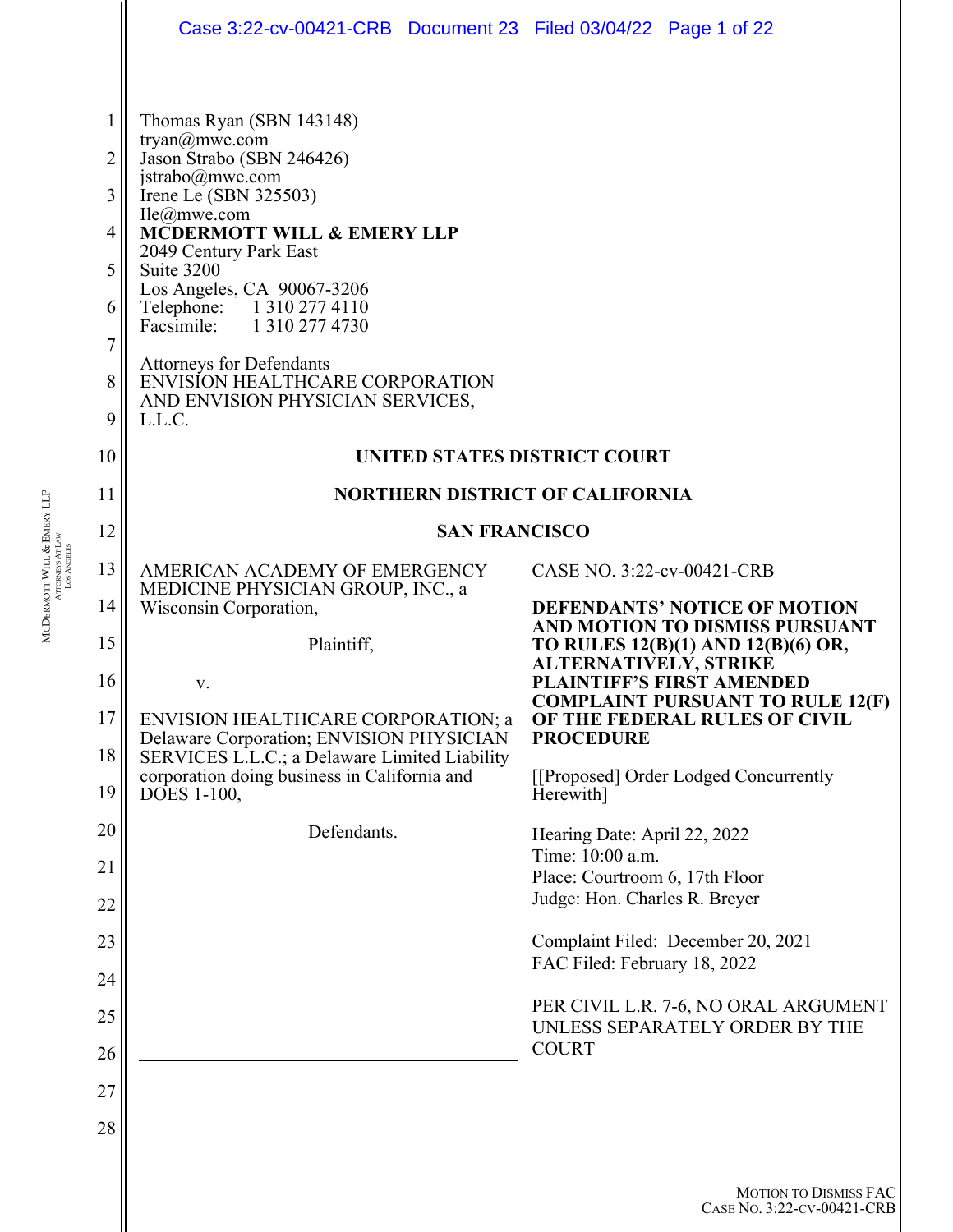### **NOTICE OF MOTION AND MOTION TO DISMISS FIRST AMENDED COMPLAINT**

PLEASE TAKE NOTICE that on April 22, 2022 at 10:00 a.m., or as soon thereafter as counsel may be heard, in courtroom of the Honorable Charles R. Breyer, United States District Judge, in the United States District Court for the Northern District of California, San Francisco Courthouse, 450 Golden Gate Avenue, San Francisco, CA 94102, Courtroom 6, 17th Floor, San Francisco California, Defendants Envision Healthcare Corporation and Envision Physician Services, LLC (collectively, "Defendants") will and hereby do move this Court for an order dismissing, staying, and/or striking Plaintiff American Academy of Emergency Physicians Medical Group, Inc.'s ("Plaintiff") First Amended Complaint (the "FAC") pursuant to Federal Rules of Civil Procedure 12(b)(1), 12(b)(6), and 12(f), under the doctrine of primary jurisdiction, and the abstention doctrine.

Defendants' Motion is, and will be, made on the following grounds, as more fully articulated in the accompanying Memorandum of Points and Authorities: (1) this matter should be dismissed or, alternatively, stayed pursuant to the doctrine of primary jurisdiction and/or the abstention doctrine, on the grounds that the case presents complicated issues of regulatory policy, the oversight of which has been entrusted by the California Legislature to a designated regulatory body; (2) Plaintiff's FAC and each of the causes of action set forth therein fails to state a claim upon which relief can be granted and, therefore, should be dismissed pursuant to Federal Rule of Civil Procedure 12(b)(6); and (3) the allegations of Plaintiff's FAC are immaterial, impertinent, and harassing and should therefore be stricken pursuant to Rule 12(f).

MCDERMOTT WILL &OTT WILL & EMERY LLP<br>Attorneys At Law LOS ANGELES

14

15

16

//

//

//

//

//

//

//

//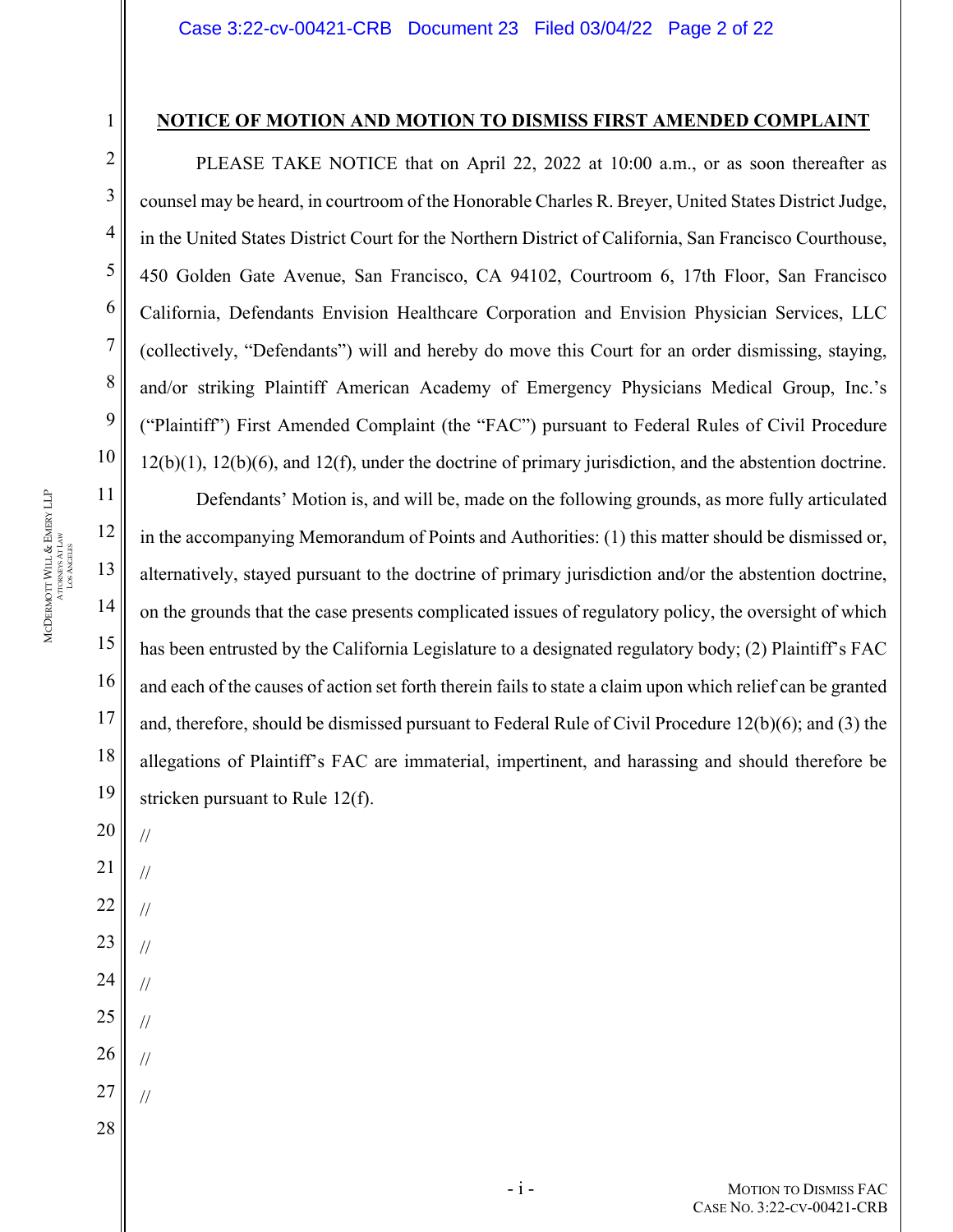## Case 3:22-cv-00421-CRB Document 23 Filed 03/04/22 Page 3 of 22

This Motion is based on this Notice of Motion and Motion; the attached Memorandum of Points and Authorities; the pleadings and filings in this action; and such further evidence or argument as may be heard at or before the hearing on this Motion.

## Dated: March 4, 2022 **MCDERMOTT WILL & EMERY LLP**

By: */s/ Jason D. Strabo*  JASON D. STRABO Attorneys for Defendants ENVISION HEALTHCARE CORPORATION AND ENVISION PHYSICIAN SERVICES, L.L.C.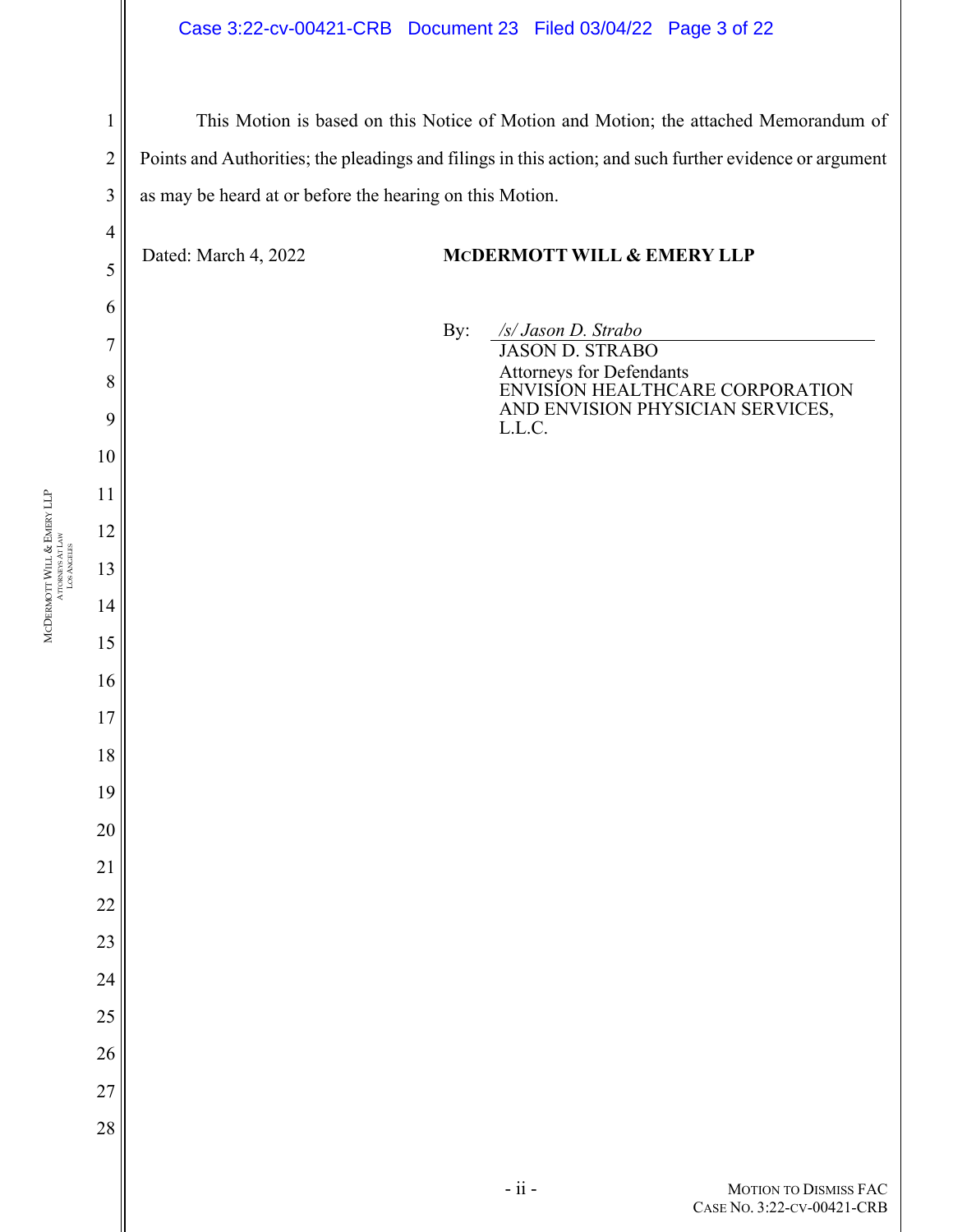|          |      | Case 3:22-cv-00421-CRB Document 23 Filed 03/04/22 Page 4 of 22                                                          |  |
|----------|------|-------------------------------------------------------------------------------------------------------------------------|--|
|          |      |                                                                                                                         |  |
| 1        |      | <b>TABLE OF CONTENTS</b>                                                                                                |  |
| 2        | Ι.   |                                                                                                                         |  |
| 3        | II.  | PERTINENT ALLEGATIONS OF THE FIRST AMENDED COMPLAINT4                                                                   |  |
| 4        | III. | THE COURT SHOULD DISMISS THIS ACTION UNDER THE DOCTRINE OF                                                              |  |
| 5<br>6   | IV.  | PLAINTIFF'S CLAIMS SHOULD BE DISMISSED PURSUANT TO RULE<br>12(B)(6) OR, ALTERNATIVELY, STRICKEN PURSUANT TO RULE 12(F)8 |  |
| 7        |      | Plaintiff's Unfair Competition Law Claims Should Be Dismissed or,<br>A.                                                 |  |
| 8        |      |                                                                                                                         |  |
| 9        |      | 1.                                                                                                                      |  |
| 10       |      | 2.<br>Plaintiff Fails to Plead a Claim Under the UCL's Unfair Prong  13                                                 |  |
| 11       |      | 3.<br>Plaintiff Fails to Plead a Claim Under the Fraudulent or Misleading                                               |  |
| 12       |      | <b>B.</b><br>Plaintiff's Declaratory Relief Claim Should Be Dismissed15                                                 |  |
| 13       | V.   |                                                                                                                         |  |
| 14       |      |                                                                                                                         |  |
| 15       |      |                                                                                                                         |  |
| 16       |      |                                                                                                                         |  |
| 17       |      |                                                                                                                         |  |
| 18<br>19 |      |                                                                                                                         |  |
| 20       |      |                                                                                                                         |  |
| 21       |      |                                                                                                                         |  |
| 22       |      |                                                                                                                         |  |
| 23       |      |                                                                                                                         |  |
| 24       |      |                                                                                                                         |  |
| 25       |      |                                                                                                                         |  |
| 26       |      |                                                                                                                         |  |
| 27       |      |                                                                                                                         |  |
| 28       |      |                                                                                                                         |  |
|          |      | $-$ iii $-$<br>MOTION TO DISMISS FAC<br>CASE No. 3:22-CV-00421-CRB                                                      |  |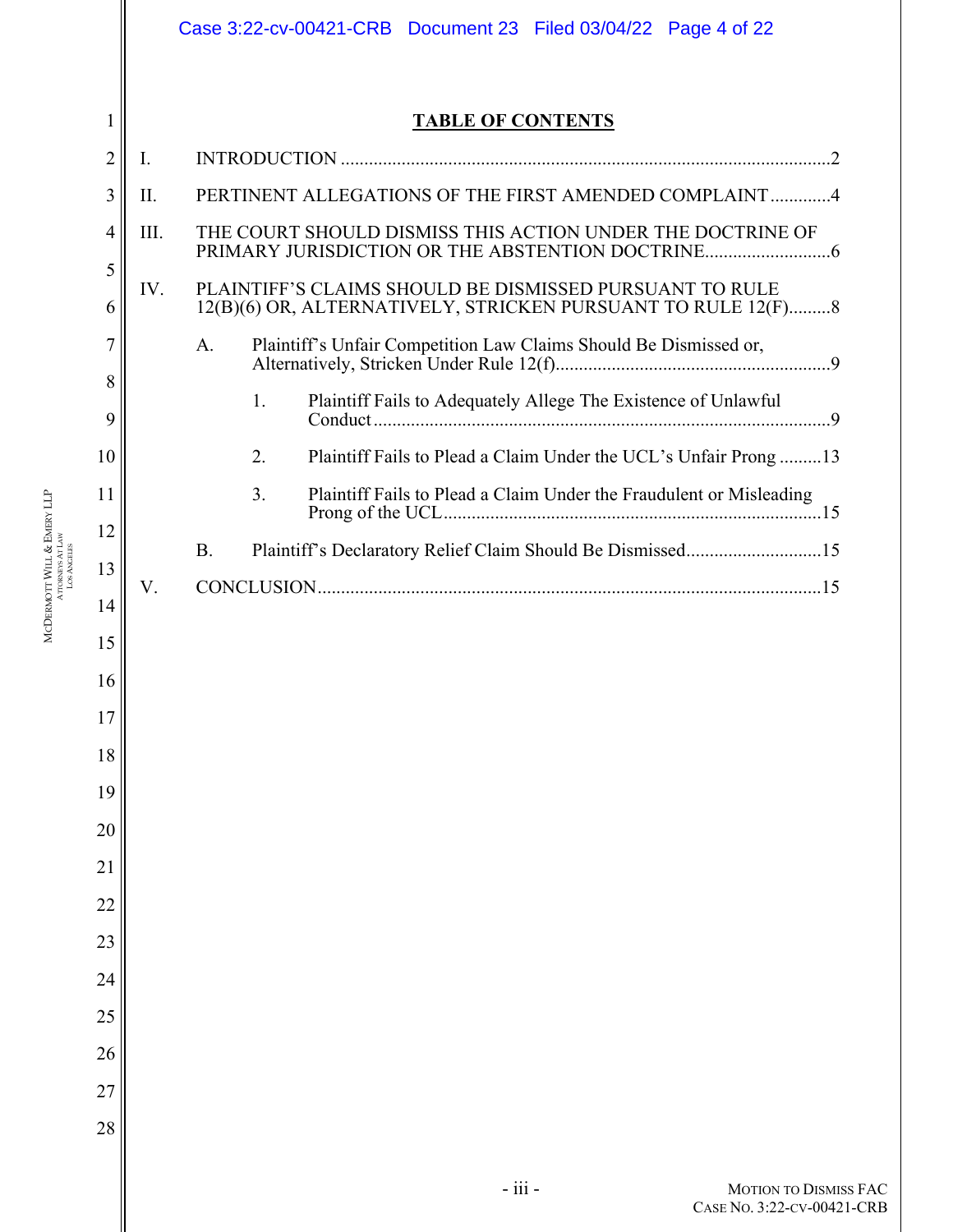|                     | Case 3:22-cv-00421-CRB Document 23 Filed 03/04/22 Page 5 of 22                                                          |
|---------------------|-------------------------------------------------------------------------------------------------------------------------|
| 1<br>$\overline{2}$ | <b>TABLE OF AUTHORITIES</b><br>Page(s)                                                                                  |
| 3                   | Cases                                                                                                                   |
| $\overline{4}$      | Alvarado v. Selma Convalescent Hosp.,                                                                                   |
| 5                   |                                                                                                                         |
| 6<br>7              | Am. Pro. Testing Serv., Inc. v. Harcourt Brace Jovanovich Legal & Pro.<br>Publications, Inc.,                           |
| 8<br>9              | Ashcroft v. Iqbal,                                                                                                      |
| 10                  | Brinkerhoff v. L'Oreal USA, Inc.,                                                                                       |
| 11<br>12            | Campbell v. Bd. of Trustees of Leland Stanford Junior Univ.,                                                            |
| 13<br>14            | Cel-Tech Commc'ns, Inc. v. Los Angeles Cellular Tel. Co.,                                                               |
| 15                  | Clark v. Time Warner Cable,                                                                                             |
| 16<br>17            | Colony Cove Props., LLC v. City of Carson,                                                                              |
| 18<br>19            | Cont'l Cas. Co. v. Nationwide Mut. Ins. Co.,<br>No. CV 14-07326-GW (PLAx), 2014 WL 12607694 (C.D. Cal. Nov. 3, 2014) 15 |
| 20                  | Davel Comm'ns, Inc. v. Qwest Corp.,                                                                                     |
| 21<br>22            | Free Conferencing Corp. v. T-Mobile US, Inc.,                                                                           |
| 23                  | Hambrick v. Healthcare Partners Med. Grp., Inc.,                                                                        |
| 24<br>25            | Hanna v. Walmart Inc.,<br>No. 520CV01075MCSSHK, 2020 WL 7345680 (C.D. Cal. Nov. 4, 2020)11, 15                          |
| 26<br>27            | Hood v. Wholesoy & Co, Modesto Wholesoy Co. LLC,                                                                        |
| 28                  |                                                                                                                         |
|                     |                                                                                                                         |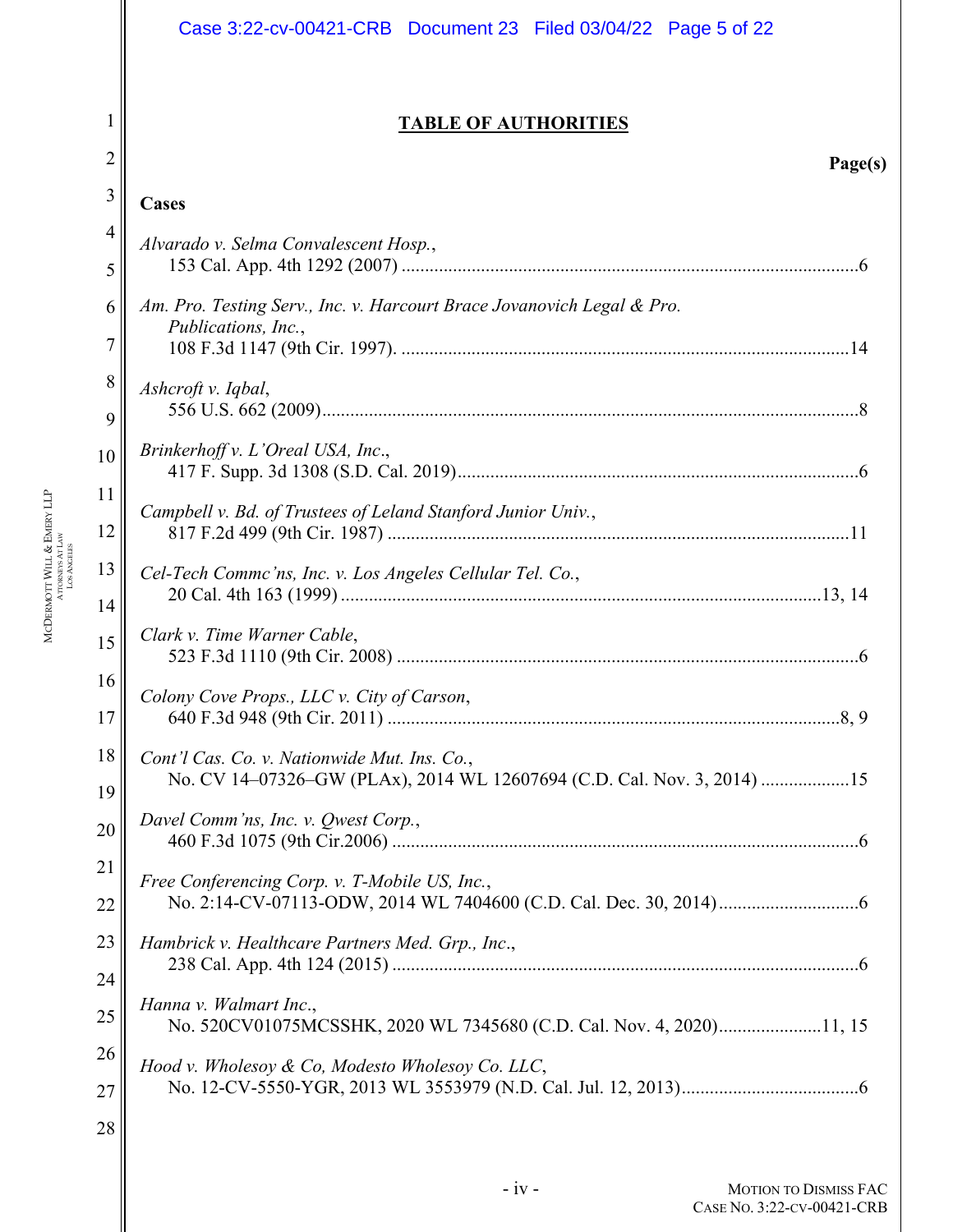|                | Case 3:22-cv-00421-CRB  Document 23  Filed 03/04/22  Page 6 of 22                                                          |
|----------------|----------------------------------------------------------------------------------------------------------------------------|
| 1              | Innovative Health LLC v. Biosense Webster, Inc.,                                                                           |
| $\overline{2}$ | No. SACV191984JVSKESX, 2020 WL 5921964 (C.D. Cal. Aug. 18, 2020). 14                                                       |
| 3              | In re Google Digital Advert. Antitrust Litig.,                                                                             |
| $\overline{4}$ | Kearns v. Ford Motor Co.,                                                                                                  |
| 5              |                                                                                                                            |
| 6              | Mangindin v. Washington Mut. Bank,                                                                                         |
| 7              |                                                                                                                            |
| 8              | Moss v. Infinity Ins. Co.,                                                                                                 |
| 9              | Pac. Steel Grp. v. Com. Metals Co.,                                                                                        |
| 10             |                                                                                                                            |
| 11             | Quelimane Co. v. Stewart Title Guar. Co.,                                                                                  |
| 12             |                                                                                                                            |
| 13             | Rheumatology Diagnostics Lab., Inc v. Aetna, Inc.,<br>No. 12-cv-05847-WHO, 2015 WL 1744330 (N.D. Cal. Apr. 15, 2015)13, 14 |
| 14             | Sanderson v. Culligan Int'l Co.,                                                                                           |
| 15             |                                                                                                                            |
| 16             | Somers v. Apple, Inc.,                                                                                                     |
| 17             | 729 F.3d 953 (9th Cir. 2013) ………………………………………………………………………………………14                                                           |
| 18             | Swartz v. KPMG LLP,                                                                                                        |
| 19             | Syntek Semiconductor Co. v. Microchip Tech. Inc.,                                                                          |
| 20             |                                                                                                                            |
| 21             | Techno Lite, Inc. v. Emcod, LLC,                                                                                           |
| 22             |                                                                                                                            |
| 23             | United States v. Adventist Health,<br>No. 17-CV-00613-AWI-SKO, 2020 WL 2522114 (E.D. Cal. May 18, 2020)11                  |
| 24             | Vess v. Ciba-Geigy Corp. USA,                                                                                              |
| 25             |                                                                                                                            |
| 26             | <b>Statutes</b>                                                                                                            |
| 27             |                                                                                                                            |
| 28             |                                                                                                                            |

- **v** - **MOTION TO DISMISS FAC** CASE NO. 3:22-CV-00421-CRB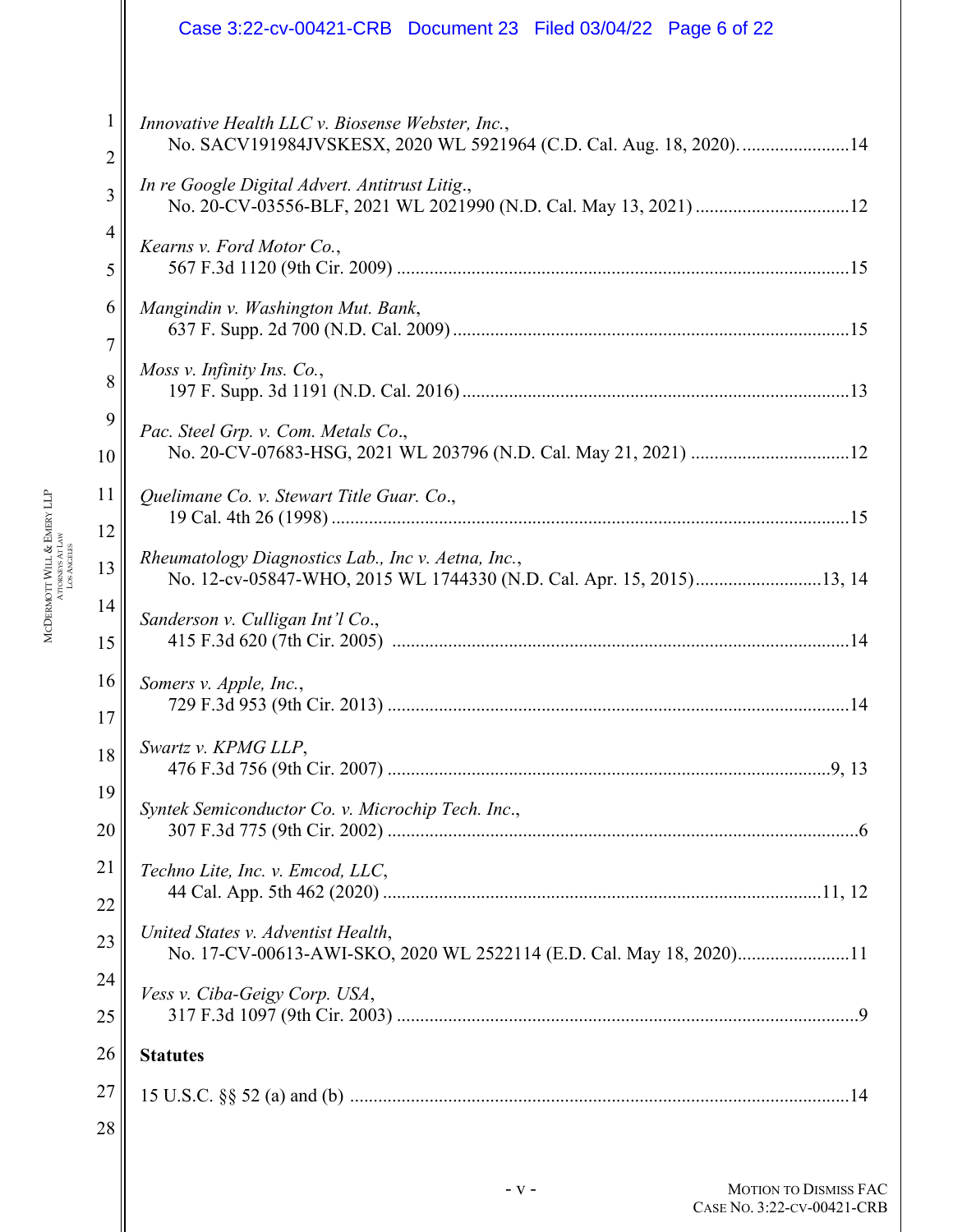# Case 3:22-cv-00421-CRB Document 23 Filed 03/04/22 Page 7 of 22

 $23$ 

24

25

26

27

| 1      |                          |
|--------|--------------------------|
| 2      |                          |
| 3      |                          |
| 4      |                          |
| 5      |                          |
| 6      |                          |
| 7      |                          |
| 8<br>9 |                          |
| 10     |                          |
| 11     |                          |
| 12     |                          |
| 13     |                          |
| 14     |                          |
| 15     |                          |
| 16     |                          |
| 17     | <b>Other Authorities</b> |
| 18     |                          |
| 19     | .1, 6                    |
| 20     |                          |
| 21     |                          |
| 22     |                          |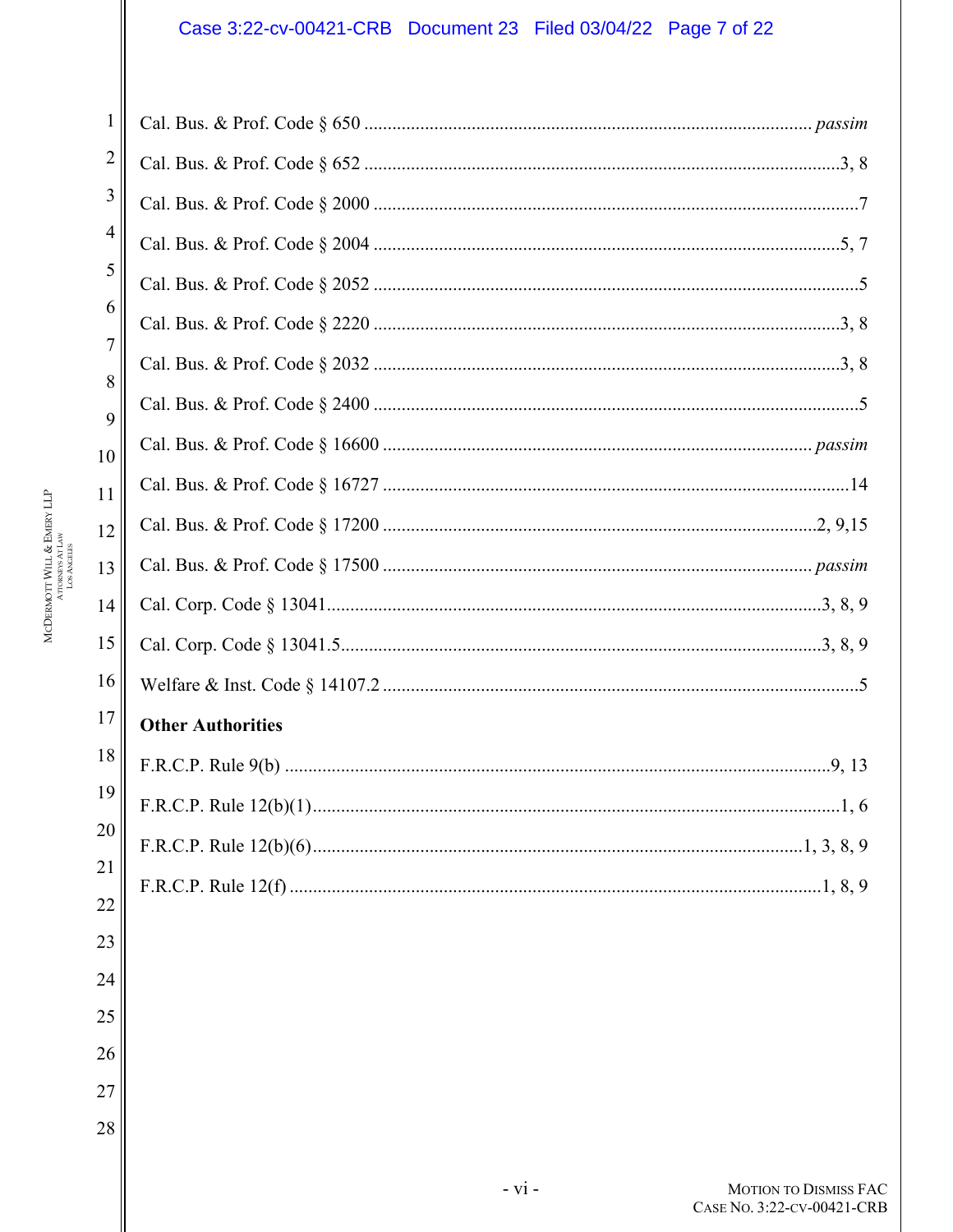### **STATEMENT OF ISSUES TO BE DECIDED**

 1. Whether Plaintiff's First Amended Complaint ("FAC") should be dismissed, or in the alternative, stayed, under the doctrine of primary jurisdiction and/or the abstention doctrine.

 2. Whether Plaintiff's first cause of action for alleged violations of California's Unfair Competition Law (the "UCL") should be dismissed pursuant to Rule 12(b)(6) of the Federal Rules of Civil Procedure for failure to state a claim for which relief can be granted.

 3. Whether Plaintiff's second cause of action for declaratory and injunctive relief should be dismissed pursuant to Rule 12(b)(6) of the Federal Rules of Civil Procedure.

 4. Whether Plaintiff's FAC, or any portions thereof, should be stricken pursuant to Rule 12(f) of the Federal Rules of Civil Procedure, on the grounds that the FAC, or portions thereof, are redundant, immaterial, impertinent, or otherwise within the scope of Rule 12(f).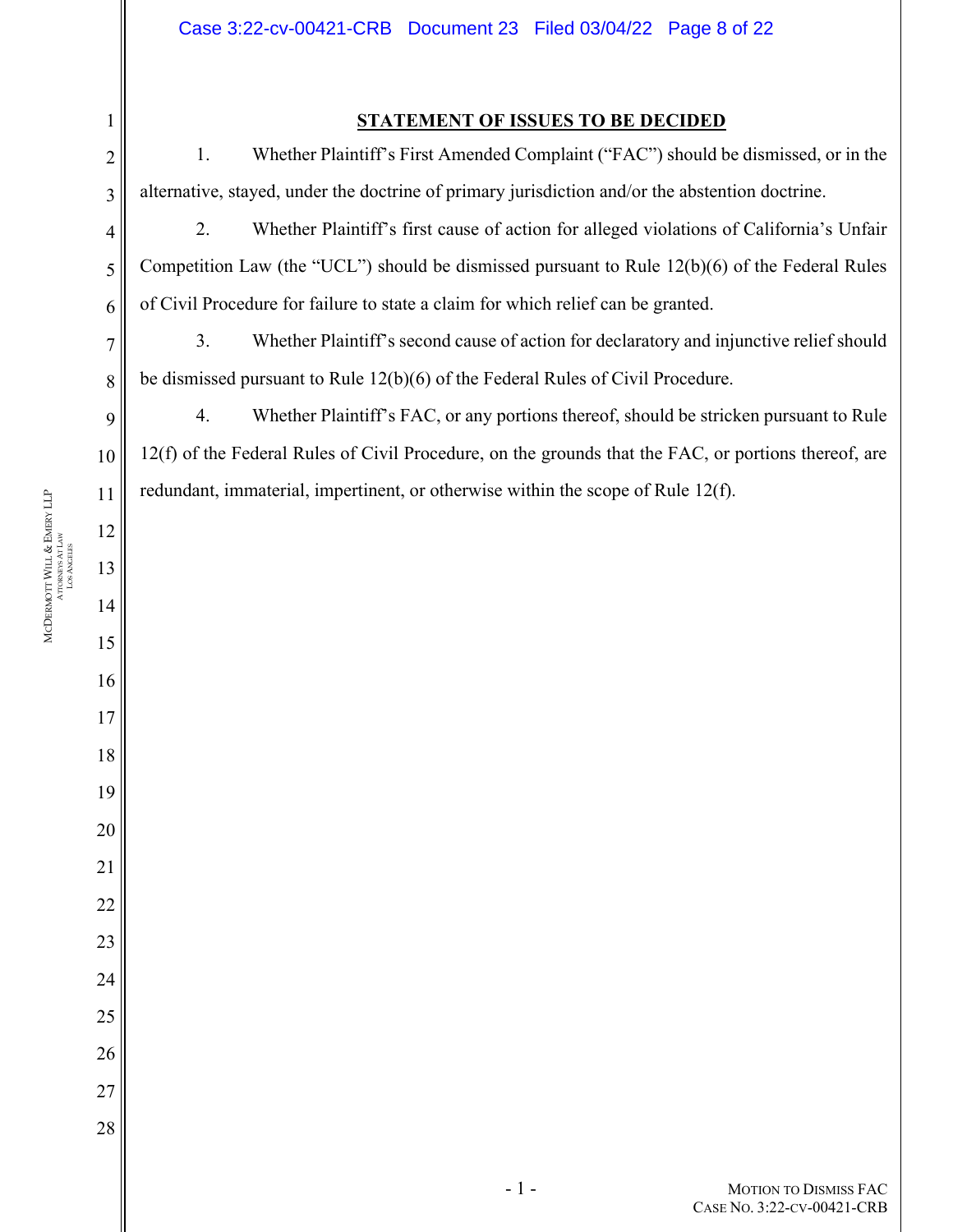### **I. INTRODUCTION**

1

2

3

4

5

6

7

8

9

10

11

12

13

14

15

16

17

18

Plaintiff's First Amended Complaint (the "FAC") fails to fix the fatal defects of Plaintiff's original pleading. This case remains, at core, an attack by one management company against another management company because one medical group obtained a hospital contract by offering the hospital a lower cost than the incumbent medical group. When all the hyperbole is put aside, Plaintiff's claim that the new provider, rather than forcing the hospital to pay a "subsidy," has offered to do the work without the "subsidy," reducing the overall cost to the hospital of providing care.

Plaintiff is forced to try to spin a net positive—reduction in the overall cost of care—into a negative by dressing this situation up as a claim under California's Unfair Competition Law. Cal. Bus. & Prof. Code § 17200 (the "UCL"). Plaintiff attempts to manufacture this UCL claim by pointing to four categories of alleged misconduct: (1) violations of California's restrictions on the corporate practice of medicine; (2) violations of the ban on fee splitting under Business  $\&$  Professions Code Section 650 ("Section 650"); (3) the alleged imposition of unlawful restrictive covenants in violation of California Business & Professions Code § 16600 ("Section 16600"); and (4) the alleged making of false and misleading statements by Envision Physician Services. A careful evaluation of the latest pleading, however, makes clear that Plaintiff still fails to state a claim on any of these bases and, to the extent that any residual issues remain, this case belongs before the California Medical Board (the "Board").

19 20 21 22 23 24 25 26 Plaintiff sought to remedy the defects, most prominently the primary jurisdiction of the Board, identified in the Defendants' first motion to dismiss, through the filing of its FAC. Unfortunately for Plaintiff, the new allegations only make more clear that this entire action depends upon alleged improper conduct and manipulation of at least one, and possibly three, California professional medical corporations—the Premier Emergency Physicians of California Medical Group ("Premier"), EM-1 Medical Services ("EM-1") and Glass Beach Medical Services ("Glass Beach"). (FAC ¶¶ 32- 47.) As a result, Plaintiff's new pleading takes this action out of the proverbial frying pan and into the fire. Plaintiff cannot artfully plead its problem away through omission of who owns the medical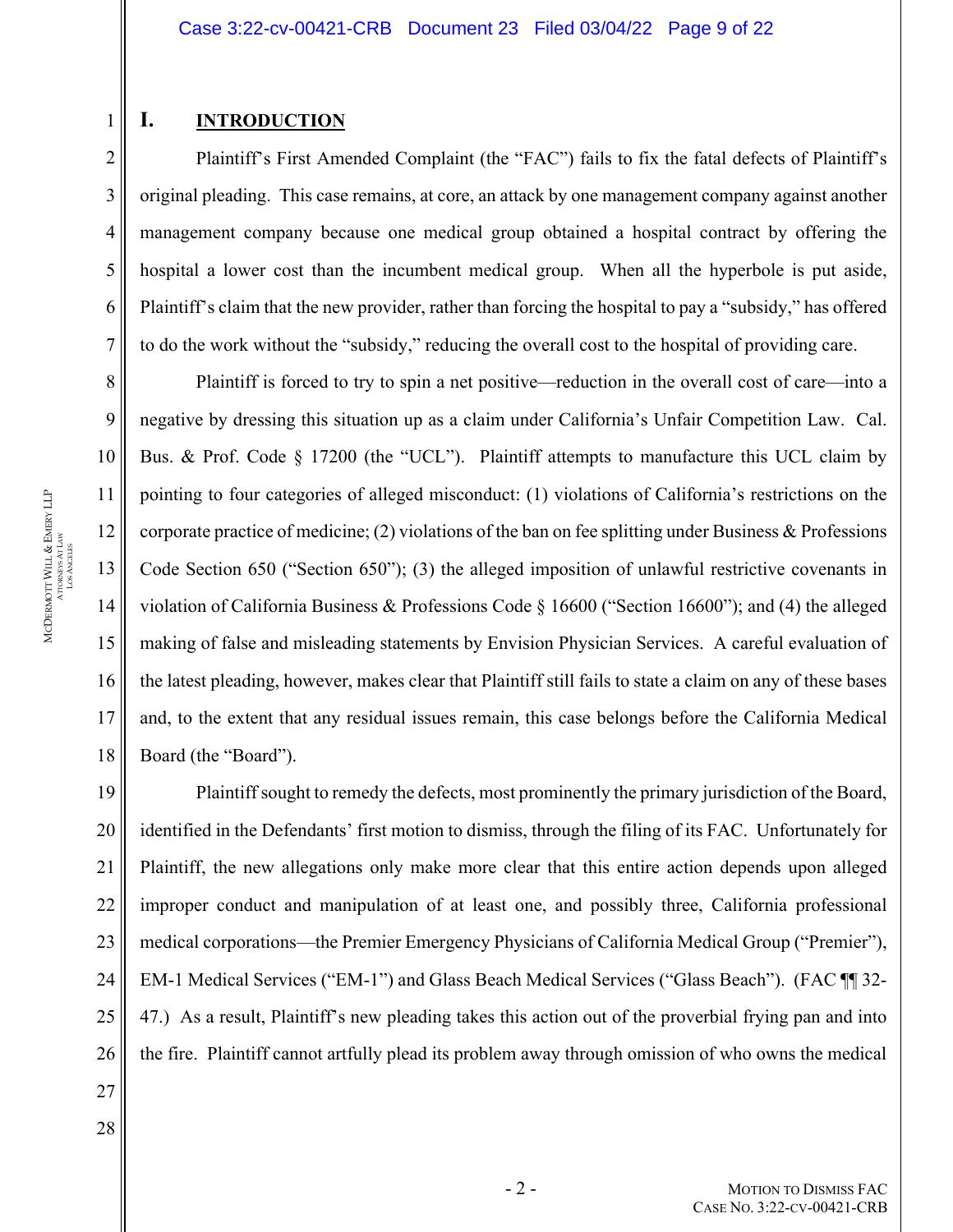#### Case 3:22-cv-00421-CRB Document 23 Filed 03/04/22 Page 10 of 22

groups at the alleged center of the asserted wrongdoing.<sup>1</sup> If it omits the allegation that the medical group is actually owned by a California licensed physician in an effort to avoid the jurisdiction of the Board, it fails to state a claim. Under California law, a corporate medical group can only violate the corporate practice of medicine bar if it is not owned by a California licensed physician. *See* Cal. Corp. Code §13401.5. Likewise, under California law, a party can only violate the California fee splitting / anti-kickback statute if the fee is improperly split with a California licensed physician. *See* Cal. Bus. & Prof. Code § 650. The Board has jurisdiction over just these issues. *Id*.; Cal. Bus. & Prof. Code § 2402. Indeed, the Board has jurisdiction to take action against all persons (including pursuant to California Business and Professions Code Section 2032, partnerships, corporations, and limited liability companies) that engage in or aid and abet such conduct. *See also* Cal. Bus. & Prof. Code §§ 2220 and 652. Once the FAC sets out its new allegations about the affiliated professional medical corporations (going so far as to allege that the Defendants placed a "strawman" in an ownership position of the medical corporations, (FAC ¶ 36)), the FAC can now only state a claim if those medical corporations are actually owned by a California licensed physicians. If it does, however, the case clearly belongs in front of the Board. If it does not, however, it fails to state a plausible claim of cognizable wrongdoing regarding the medical corporations, which is the linchpin of Plaintiff's case here.

18 25 Even if the FAC could avoid the primary jurisdiction of the Board, the allegations as pled still do not constitute a valid complaint since: (1) as to Plaintiff's corporate practice of medicine claim, it fails to allege that the medical corporation is not owned by a licensed physician; (2) Plaintiff's feesplitting kickback claim fails because there is no allegation that a California-licensed physician split the fees; (3) Plaintiff's claims for alleged violations of Section 16600 fail because the provisions at issue are only in contracts of the corporate medical group and not the actual defendants and, in any event, do not violate Section 16600; (4) as to the allegation that Envision Physician Services is not "physician-led," the FAC alleges that the Chief Executive Officer of Envision Physician Services is

26

1

2

3

4

5

6

7

8

9

10

11

12

13

14

15

16

17

19

20

21

22

23

<sup>27</sup> <sup>1</sup> It does beg the question, however, while the amended pleading expressly identifies a Dr. Mark Jeffrey Slepin in connection with these groups (FAC ¶ 31) but omits who is the actual owner of these groups and whether that owner is a California licensed physician, such as Dr. Mark Jeffrey Slepin.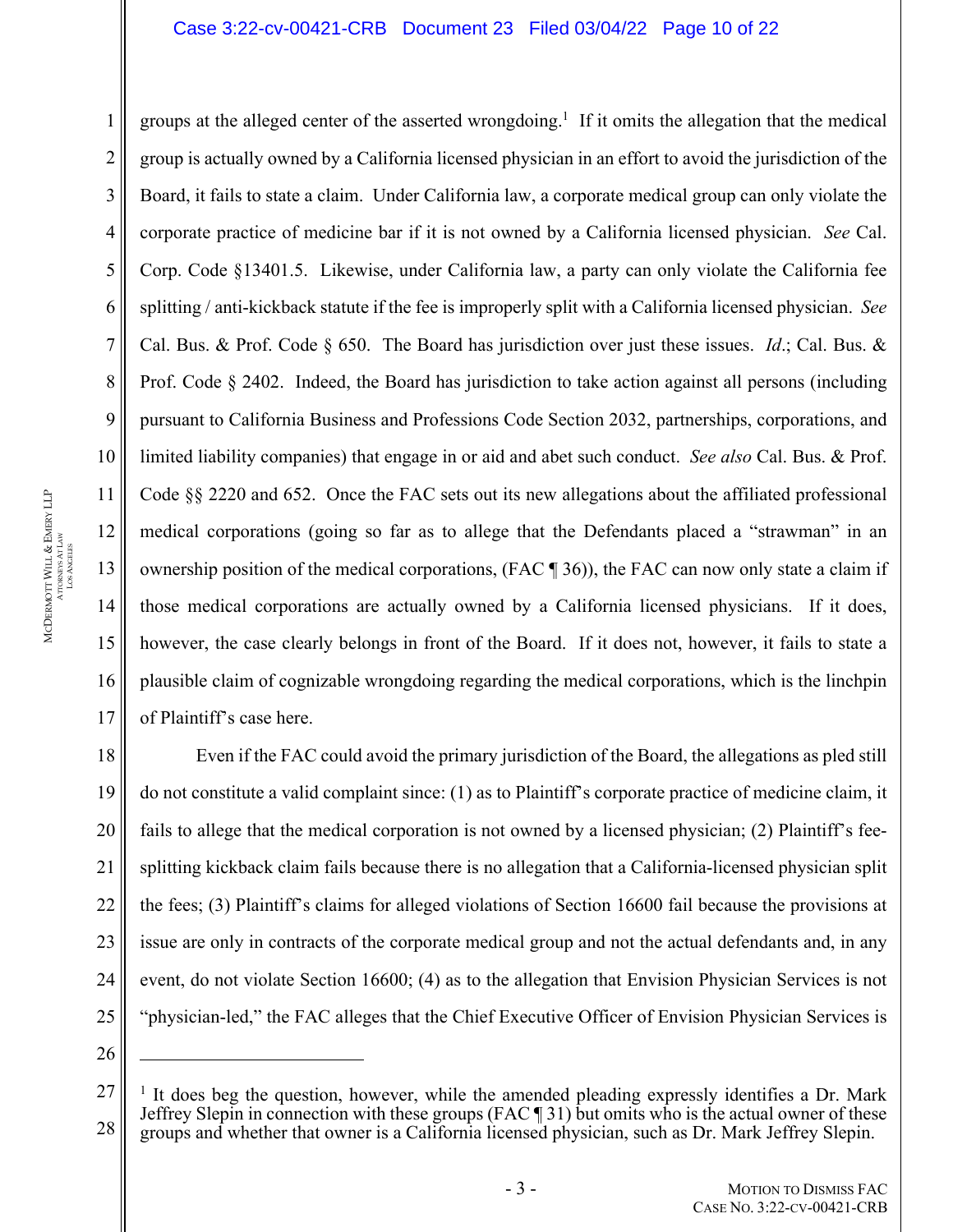a physician. (FAC  $\P$  34.)<sup>2</sup>

2

1

3

4

5

6

7

8

9

10

11

12

13

15

17

19

20

21

22

23

24

# **II. PERTINENT ALLEGATIONS OF THE FIRST AMENDED COMPLAINT3 A. The Parties**

Plaintiff alleges Envision Physician Services is a Delaware Limited Liability Corporation doing business in California. (FAC ¶ 3.) Envision Healthcare Corporation is the parent of Envision Physician Services. (*Id.* ¶ 2.) Plaintiff conclusorily alleges Envision Healthcare Corporation and Envision Physician Services "are alter-egos of each other having common ownership and no separate corporate identities." (*Id.* ¶ 3.) Plaintiff alleges that the president of Envision Physician Services is a physician. (*Id.* ¶ 32.) Plaintiff is another non-medical corporation that provides administrative services to physician groups, including in California. (*Id*. ¶ 1.)

14 16 18 Plaintiff alleges that hospitals throughout the State of California routinely enter into exclusive contracts for the provision of the Emergency Department ("ED") staffing for two to three-year terms. (*Id.* ¶ 64.) Until August 1, 2021, Plaintiff provided administrative services to one such physician group, the PLEP Physicians, who then had an exclusive contract for the provision of physician staffing in the ED at the Hospital. (*Id*. ¶ 1.) Prior to August 2021, Plaintiff earned income from the provision of such emergency services, which it lost when the Hospital ED contract terminated according to its terms. (*Id*.)Plaintiff alleges PLEP Physicians was replaced as the exclusive provider of ED services at the Hospital, by Premier, which jointly with EM-1 entered into a written business to business agreement (the "Staffing Agreement") with the Hospital, to provide ED and anesthesiology staffing at the Hospital. (*Id*. ¶ 69.) Plaintiff alleges that Premier is a professional corporation and medical group, the CEO, CFO, and Director of which is Dr. Slepin. (*Id*. ¶ 69.) Glass Medical Group is alleged to be a subcontractor of Premier through which Premier is alleged to provide the services at the Hospital. (*Id.* ¶ 73.) After alleging that the Defendants install a "strawman" as the owner of these medical corporations (FAC ¶ 36), the FAC conspicuously omits any statement regarding the actual ownership of the medical corporation, including if the alleged

<sup>25</sup> 26

 $^2$  Finally, there are no allegations of any conduct by Envision Healthcare Corporation.<br>3 Defendants dispute the accuracy of the EAC, which is riddled with inaccurate an

<sup>28</sup>  $3$  Defendants dispute the accuracy of the FAC, which is riddled with inaccurate and incomplete statements. Nevertheless, Defendants assume them to be true for purposes of this Motion.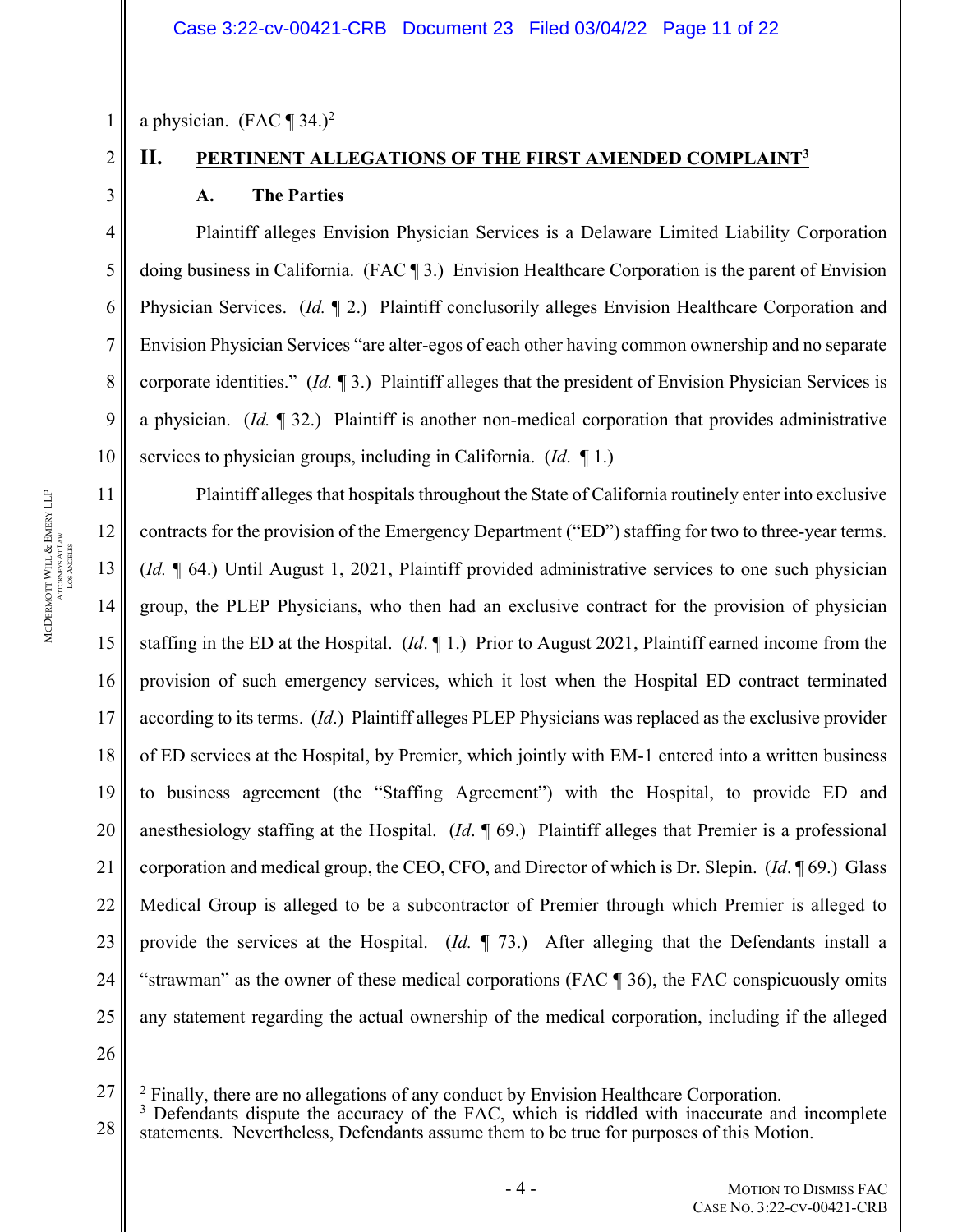"strawman" is in fact, a licensed California physician.

Plaintiff next points to and selectively excerpts a limited portion of the Contractor Agreement—an agreement entered into by physicians affiliated with the various medical corporations—which provides that contractors will not engage in the following three limited categories of conduct: (1) during the term of the Contractor Agreement, a contractor will not "directly or indirectly induce or persuade (or attempt to induce or persuade) and person or entity . . . to terminate its contract" with a specified list of persons (*Id*. ¶¶ 48; 50); (2) during the term, a contractor will not "other than as an independent contractor of Company, solicit or provide any medical or management services to any hospital or medical facility at which medical services are provided by Contractor" (*Id.*); and (3) for a period of twelve (12) months following the end of the Contractor Agreement, a contractor will "not directly or indirectly induce, persuade (or attempt to induce or persuade) any person or entity … to terminate or breach any contract" with a specified list of persons. (*Id.*) Plaintiff lists an additional clause, alleging the contracts between Envision's groups and hospitals also contain "illegal restrictive covenants." (*Id.* ¶ 50.)

Plaintiff does not allege that either of the actual Defendants are parties to this Contractor Agreement, rather the professional corporations discussed about are the alleged parties to the Contractor Agreement. (*Id.* ¶ 72.) Plaintiff alleges that for the contract for ED services at the Hospital, Defendants provided alleged discounts, in the form of waived subsidies on anesthesiology services, in exchange for the award of a contract to provide emergency department services at the Hospital. (*Id.* ¶ 67-68.) Plaintiff conclusorily alleges that the rates received under the contract were below fair market value (*Id.* ¶¶ 67; Prayer for Relief ¶ 2), but does not plead the actual fair market value of such a contract, nor any other facts from which to support that conclusion.

23 24 25 26 27 Plaintiff alleges Defendants are engaged in five categories of unlawful conduct: (1) allegedly engaging in the corporate practice of medicine in the State of California, in violation of Bus. & Prof. Code §§ 2400 and 2052; (2) unlawfully offering or paying remuneration for the acquisition or retention of emergency department contracts, in alleged violation of Bus. & Prof. Code § 650 and Welfare and Institutions Code § 14107.2; (3) the alleged imposition of unlawful covenants not to compete in violation of Section 16600; (4) making certain unspecified misrepresentations in alleged

1

2

3

4

5

6

7

8

9

10

11

12

13

14

15

16

17

18

19

20

21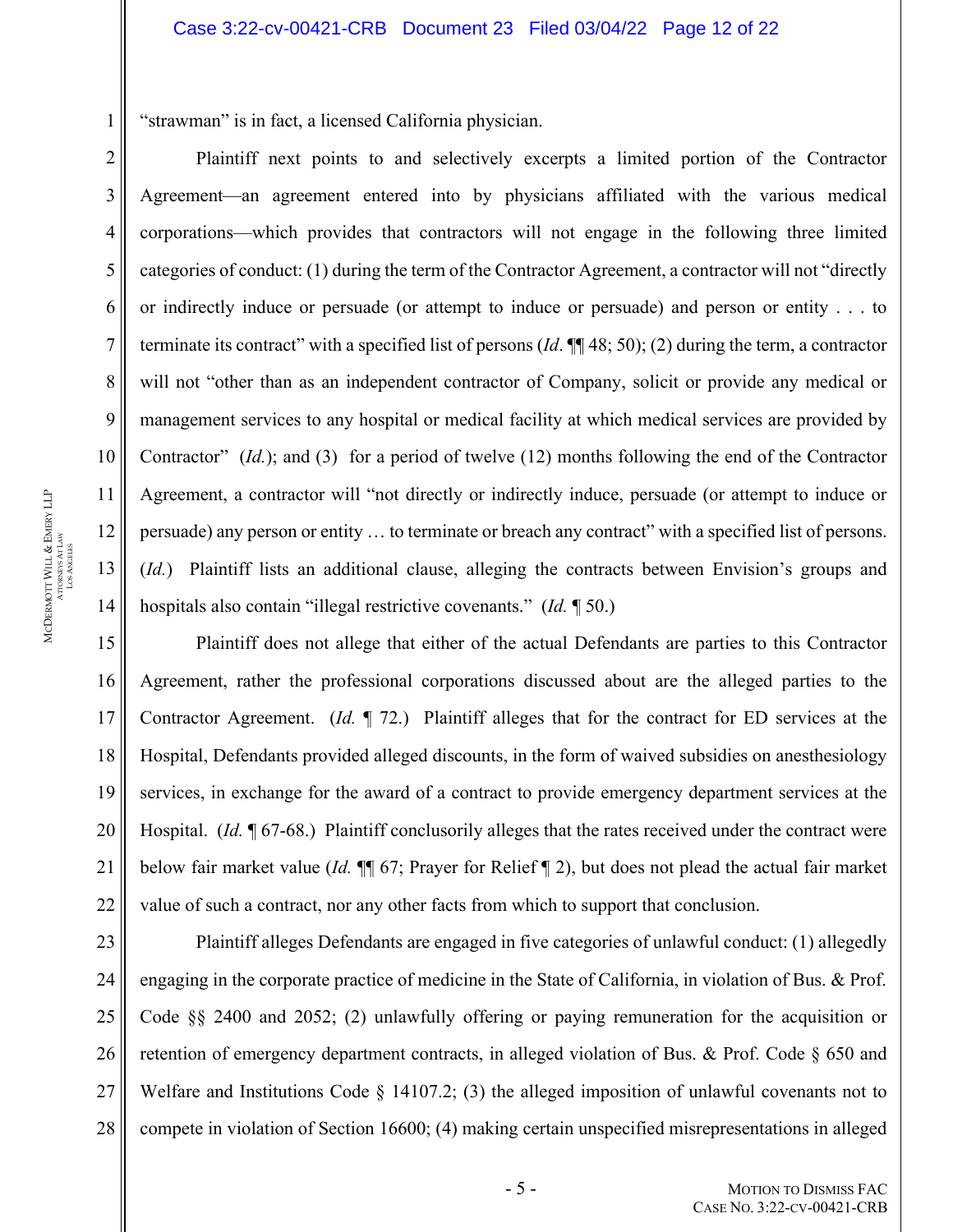violation of Bus. & Prof. Code Section 17500 ("Section 17500"); and (5) unlawfully forming professional corporations so as to cause violations of law. (FAC ¶¶ 79, 81-82.)

Based thereon, Plaintiff asserts two causes of action: (1) Plaintiff's first cause of action for injunctive relief under the UCL; and (2) Plaintiff's second cause of action for declaratory relief.

# **III. THE COURT SHOULD DISMISS THIS ACTION UNDER THE DOCTRINE OF PRIMARY JURISDICTION OR THE ABSTENTION DOCTRINE**

The California Legislature has entrusted the regulation of the ban on the corporate practice of medicine to the Board and claims of allegedly wrongful fee splitting under Section 650 of the Business & Professions Code. Section 2004 of California and Business Professions Code specifically states, the Board "shall have the responsibility for . . . [t]he enforcement of the disciplinary and criminal provisions of the Medical Practice Act." Cal. Bus. & Prof. Code § 2004*.* 

Under Rule 12(b)(1), the Court may dismiss an action under the abstention doctrine or the doctrine of primary jurisdiction. *Free Conferencing Corp. v. T-Mobile US, Inc.*, No. 2:14-CV-07113- ODW, 2014 WL 7404600, at \*3 (C.D. Cal. Dec. 30, 2014) (dismissing UCL claims under the doctrine of primary jurisdiction). Primary jurisdiction "is a prudential doctrine under which courts may, under appropriate circumstances, determine that the initial decision-making responsibility should be performed by the relevant agency rather than the courts." *Syntek Semiconductor Co. v. Microchip Tech. Inc*., 307 F.3d 775, 780 (9th Cir. 2002). The doctrine permits courts to dismiss "an otherwise cognizable claim" when it "implicates technical policy questions" that a regulatory agency should resolve in the first instance. *Clark v. Time Warner Cable*, 523 F.3d 1110, 1114 (9th Cir. 2008).

21 22 23 24 25 26 27 Although no fixed formula exists for applying the doctrine of primary jurisdiction (*Davel Comm'ns, Inc. v. Qwest Corp.,* 460 F.3d 1075, 1086 (9th Cir.2006)), the Ninth Circuit has considered whether (1) the issue is within the "conventional experiences of judges" or "involves technical or policy considerations within the agency's particular field of expertise," (2) the issue "is particularly within the agency's discretion," and (3) "there exists a substantial danger of inconsistent rulings." *Brinkerhoff v. L'Oreal USA, Inc*., 417 F. Supp. 3d 1308, 1317 (S.D. Cal. 2019) (citations omitted).

28

Under the abstention doctrine, courts likewise have discretion to refrain from deciding a claim

1

2

3

4

5

6

7

8

9

10

11

12

13

14

15

16

17

18

19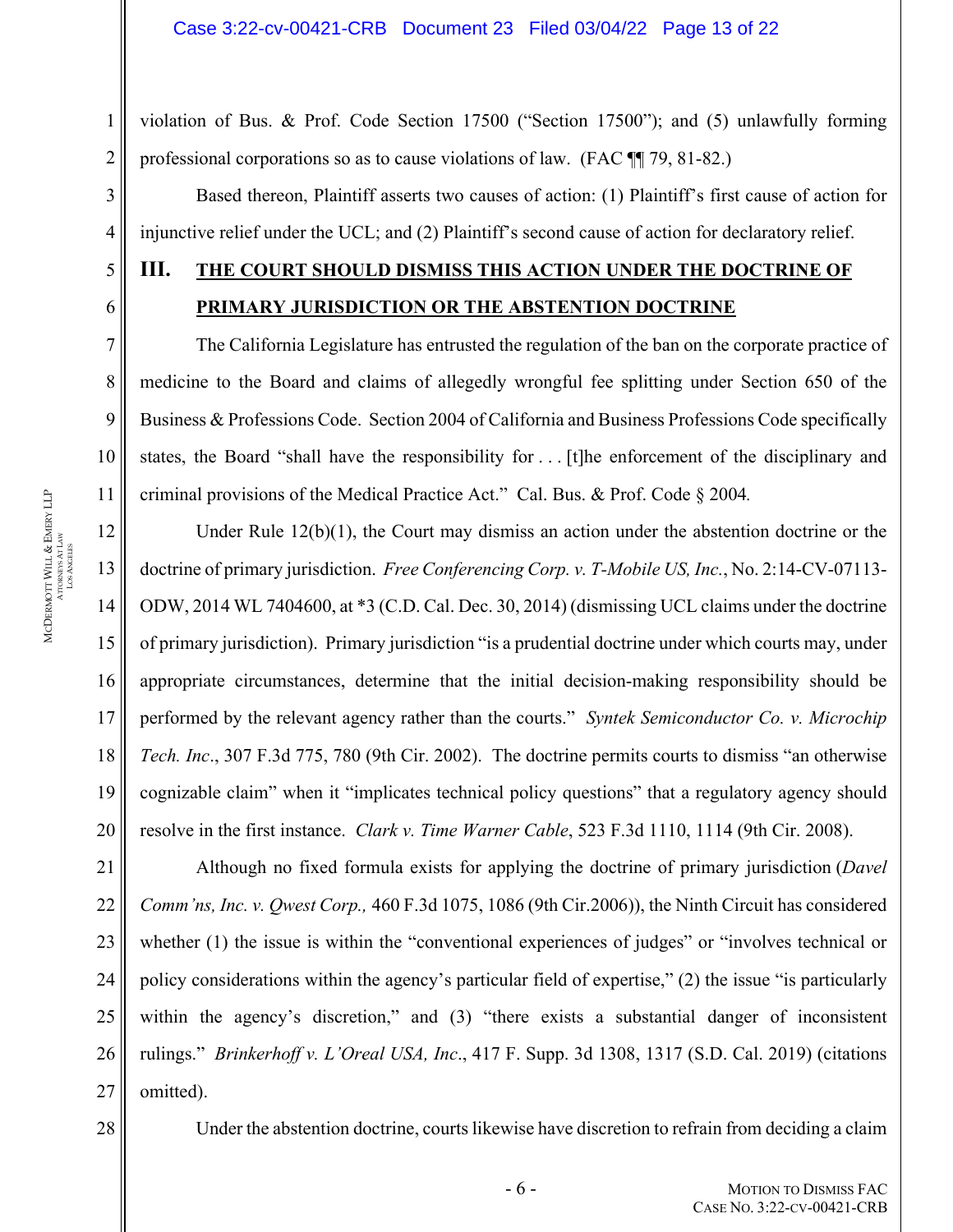#### Case 3:22-cv-00421-CRB Document 23 Filed 03/04/22 Page 14 of 22

seeking equitable relief under the UCL. *Hood v. Wholesoy & Co, Modesto Wholesoy Co. LLC*, No. 12-CV-5550-YGR, 2013 WL 3553979, at \*6 (N.D. Cal. July 12, 2013) (dismissing case under the abstention doctrine). A trial court may abstain if granting the requested relief would require a trial court to assume the functions of an administrative agency, or to interfere with the functions of an administrative agency, if the lawsuit involves determining complex economic policy that is best handled by the Legislature or an administrative agency, or if adjudicating the case would require extensive administrative oversight. *Hambrick v. Healthcare Partners Med. Grp., Inc*., 238 Cal. App. 4th 124, 150, 155 (2015); *see also Alvarado v. Selma Convalescent Hosp.*, 153 Cal. App. 4th 1292, 1306 (2007) (finding abstention appropriate where case involved complex economic policy which was better handled by the legislature or an administrative agency).

In this case, there is an administrative agency entrusted by the government with oversight over the issues raised by Plaintiff's FAC: the Board. The Board is specifically entrusted by California's Legislature with oversight and enforcement of licensure, including specifically proceedings for the unauthorized practice of medicine. The "Board's Enforcement Program protects California consumers through the vigorous, objective enforcement of the Medical Practice Act." Cal. Bus. & Prof. Code §§ 2000, 2004. Thus, the Board has authority to conduct a disciplinary process including administrative hearings overseen by a panel or an administrative law judge. *Id.* The Board can and does initiate and pursue enforcement actions for engaging in or aiding and abetting the unauthorized practice of medicine. *Id.* The resolution of Plaintiff's claims in this case places at issue complicated concerns of public policy which were entrusted to that entity by the Legislature, including whether an entire class of entities performing valuable services within the workers' compensation field are, in fact, not permissible; the details of specific types of compensation arrangements and the specifics of individual factors that may be taken into account in referrals; and the specific delineation between whether numerous categories of nuanced administrative activities can permissibly be conducted.

28 Further, resolution of this matter would require exactly the type of complex oversight that the two doctrines exist to prevent. Resolving these questions would require the Court to oversee the specifics of when and to what extent Defendants and similar entities are required to secure licensure,

1

2

3

4

5

6

7

8

9

10

11

12

13

14

15

16

17

18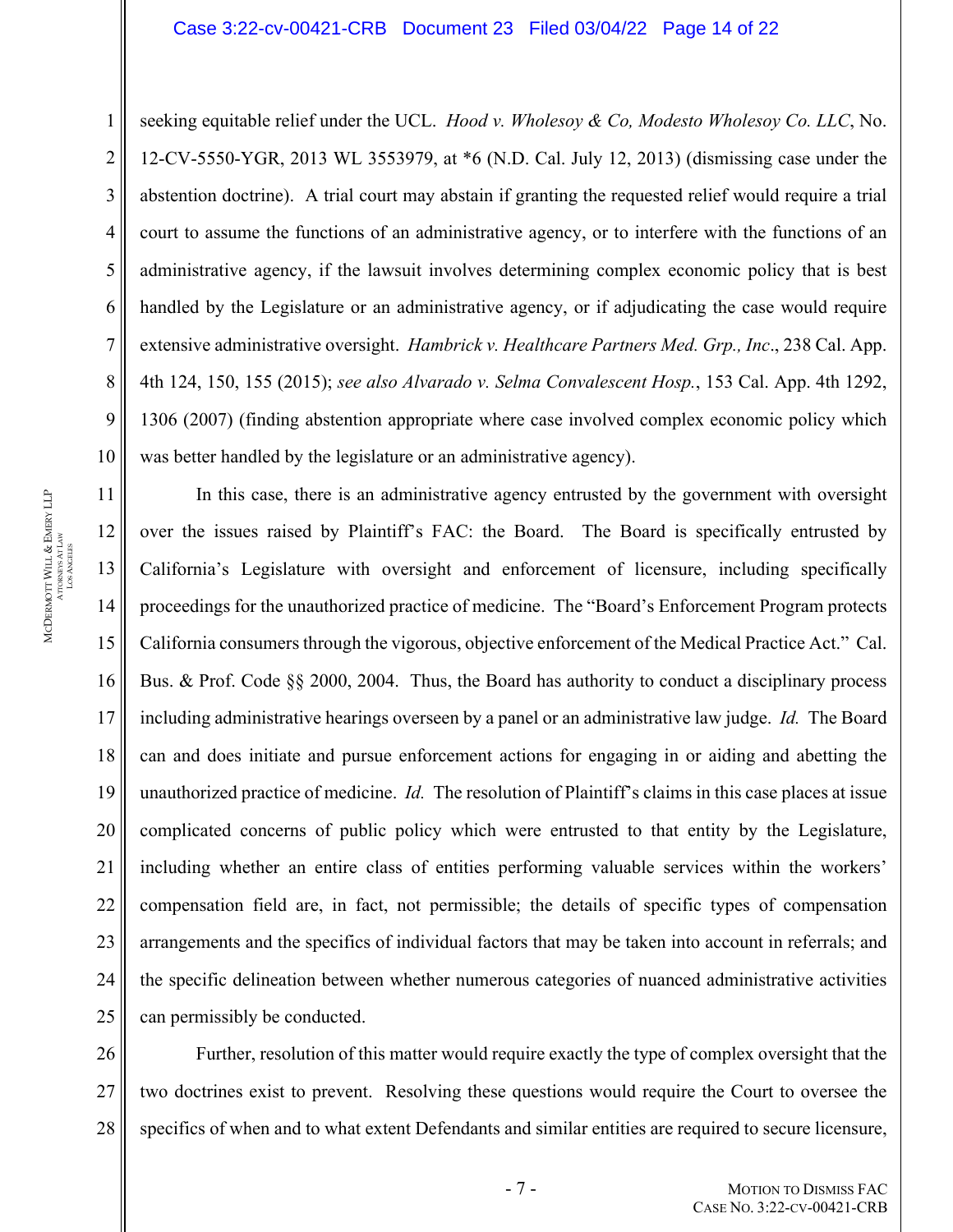#### Case 3:22-cv-00421-CRB Document 23 Filed 03/04/22 Page 15 of 22

for what purposes and activities, and the individual terms of a myriad of types of contractual relationships, with hospitals, medical groups, and others. Plaintiff explicitly complains Defendants provide improper compensation and asks to enjoin any contracts providing such alleged compensation; the only remedy for which would be to reform these contracts. (*See, e.g.*, FAC.  $\mathbb{P}[\mathbb{P}^6,$ 73, 79, 88, 93.) Therefore, the only way to adequately address that issue would be to reform and rewrite each of the contracts on both ends. This case should be dismissed for resolution by the Board.

In its FAC, Plaintiff nevertheless attempts to address this issue in two ways. First, Plaintiff tacks on a handful of conclusory allegations that Envision's practices violate not just California's laws regarding the corporate practice of medicine, but those of vaguely identified other states throughout the United States. (FAC ¶¶ 28, 46.) Second, Plaintiff asserts that this matter should not be dismissed because the Board only has jurisdiction over licensed practitioners. (FAC ¶ 7.) Plaintiff fails on both fronts. Plaintiff's vague and conclusory allegations that Envision violates other corporate practice of medicine fails because, as discussed in more detail in Section IV.A.1 below, Plaintiff cannot use the UCL as an all-purpose enforcement mechanism for the laws of other states. In any event, Plaintiff fails altogether to plead a cognizable claim under the laws of any of these unidentified other states. As discussed in Section IV.A.1 below, Plaintiff cannot do so because many states do not have a corporate practice of medicine doctrine or have one with significant carveouts.

Moreover, as explained above, the Board has jurisdiction over the licensed physicians, corporations, persons and partnerships that aid and abet them. Cal. Bus. & Prof. Code §§ 652, 2220 and 2402.

# **IV. PLAINTIFF'S CLAIMS SHOULD BE DISMISSED PURSUANT TO RULE 12(B)(6) OR, ALTERNATIVELY, STRICKEN PURSUANT TO RULE 12(F)**

A complaint must "contain sufficient factual matter, accepted as true, to 'state a claim to relief that is plausible on its face.'" *Ashcroft v. Iqbal*, 556 U.S. 662, 678 (2009) (citation omitted). While a court must accept the factual allegations in the complaint as true, it need not accept as true "conclusory allegations that are contradicted by documents referred to in the complaint" or "legal conclusions . . . cast in the form of factual allegations." *Colony Cove Props., LLC v. City of Carson*, 640 F.3d 948, 955 (9th Cir. 2011) (internal quotation marks omitted).

1

2

3

4

5

6

7

8

9

10

11

12

13

14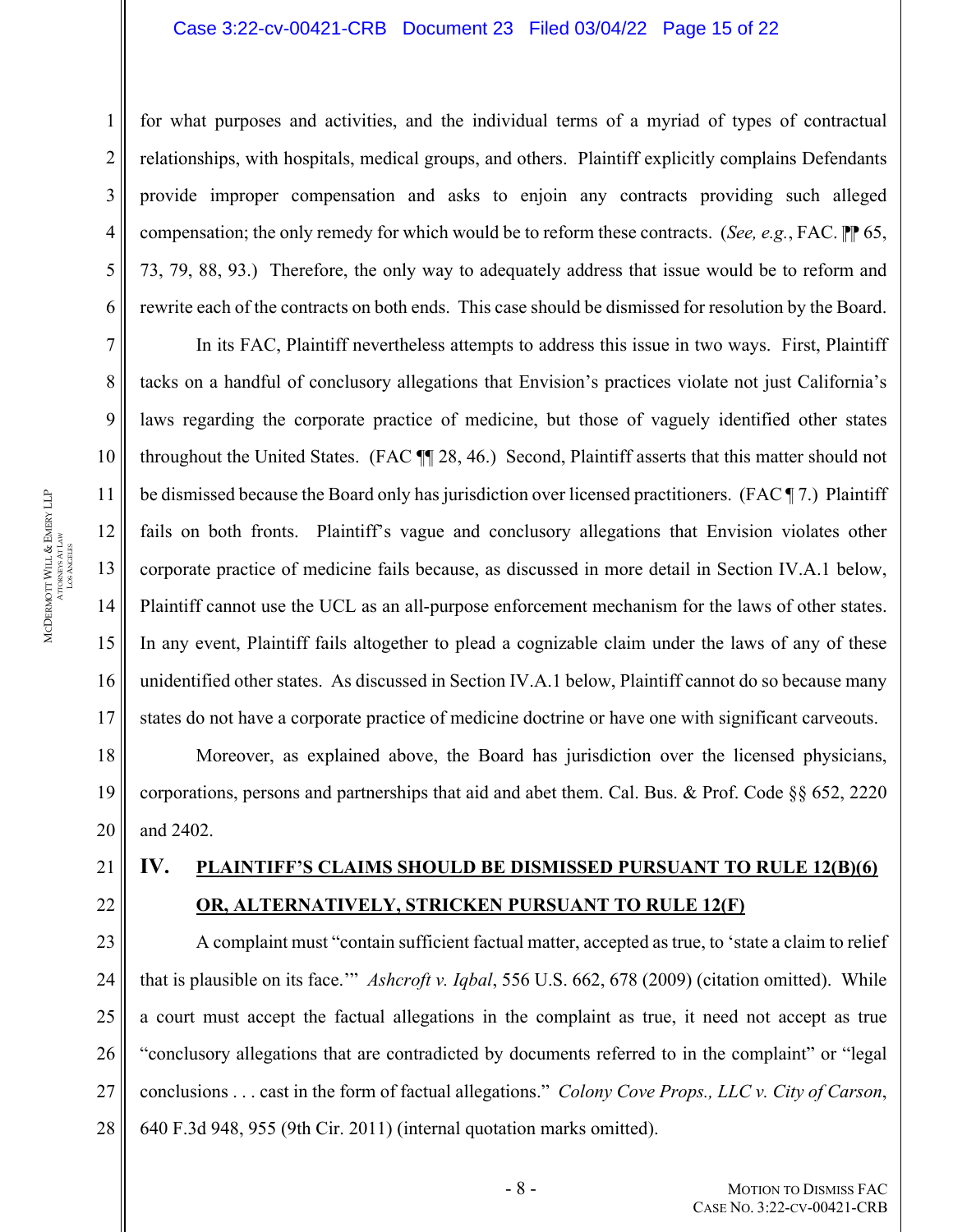#### Case 3:22-cv-00421-CRB Document 23 Filed 03/04/22 Page 16 of 22

1

2

3

4

5

6

7

8

9

16

17

18

19

20

21

22

23

24

25

26

27

MCDERMOTT

WILL &

Moreover, under Federal Rule of Civil Procedure 9(b), claims sound in fraud must be pleaded with particularity. *Vess v. Ciba-Geigy Corp. USA*, 317 F.3d 1097, 1107 (9th Cir. 2003). Under Rule 9(b), fraud allegations must include the "time, place, and specific content of the false representations as well as the identities of the parties to the misrepresentations." *Swartz v. KPMG LLP*, 476 F.3d 756, 764 (9th Cir. 2007) (citations omitted). "Averments of fraud must be accompanied by 'the who, what, when, where, and how' of the misconduct charged." *Vess*, 317 F.3d at 1106.

Federal Rule of Civil Procedure 12(f) permits the Court to "strike from a pleading an insufficient defense or any redundant, immaterial, impertinent, or scandalous matter." Fed. R. Civ. P. 12(f). Plaintiff's claims should be dismissed for failure to state a claim pursuant to Rule 12(b)(6) or, alternatively, to the extent that the Court concludes that individual bases for Plaintiff's claims are legally insufficient, stricken as immaterial under Rule 12(f).

## **A. Plaintiff's Unfair Competition Law Claims Should Be Dismissed or, Alternatively, Stricken Under Rule 12(f)**

California's unfair competition law prohibits "any unlawful, unfair or fraudulent business act or practice" and "unfair, deceptive, untrue or misleading advertising." *See* Cal. Bus. & Prof. Code § 17200. Plaintiff fails to state a claim under any of these prongs.

## **1. Plaintiff Fails to Adequately Allege The Existence of Unlawful Conduct**

a. *Plaintiff Fails to Plead a Claim Based Upon the Alleged Corporate Practice of Medicine, Fee-Splitting, and Kickbacks* 

For the sake of argument, assuming the Board does not have primary jurisdiction, this claim still fails for failure to allege the involvement of a licensed physician. *See* California Corporate Code Section 1341.5. Plaintiff attempts to remedy the deficiencies in its corporate practice of medicine claims by tacking on a handful of conclusory allegations regarding the alleged violations throughout the United States. (FAC ¶¶ 28, 46.) Plaintiff's attempt to predicate its Section 17200 claim on the alleged violation of the corporate practice of medicine laws throughout the United States fails for multiple reasons including, as a threshold reason, that much of the United States has no such ban. Indeed, 40 of the 50 states either do not have a ban on the corporate practice of medicine at all, or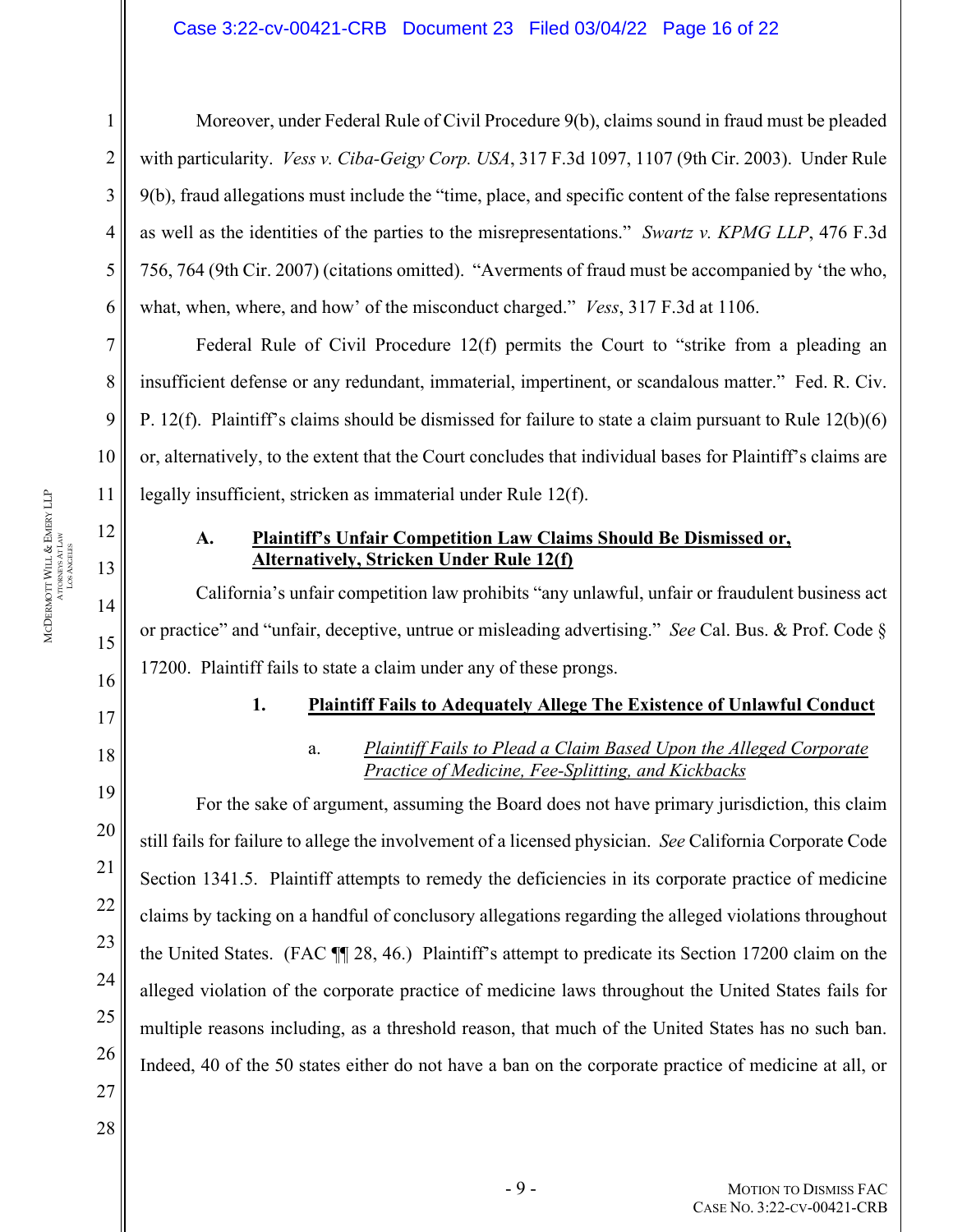#### Case 3:22-cv-00421-CRB Document 23 Filed 03/04/22 Page 17 of 22

the limitations imposed by such states have an express carveout for the operation of hospitals.<sup>4</sup> While the remaining 10 states each have statutes limiting the corporate practice of medicine which each vary between and among the states.<sup>5</sup> The fee-splitting and anti-kickback laws likewise vary substantially from state to state. Plaintiff here does not cite to the laws of any other states, much less explain how those laws are violated by the conduct here. Plaintiff has therefore failed to state a claim based upon the laws of such other states. Plaintiff cannot appropriately remedy these deficiencies. Courts commonly dismiss claims seeking nationwide application of California's consumer protection laws, such as the UCL, where—as with corporate practice of medicine laws—there are material differences in the laws applied by other states. *See, e.g., Mazza v. Am. Honda Motor Co*., 666 F.3d 581, 591 (9th Cir. 2012) (denying nationwide application of California consumer protection laws); *Skydive Arizona, Inc. v. Quattrocchi*, 673 F.3d 1105, 1116 (9th Cir. 2012) (denying nationwide injunction because the party failed to prove conduct outside forum state was illegal).

13 14 15 16 17 Similarly, California's fee-splitting and anti-kickback laws make clear that "[t]he payment or receipt of consideration for services . . . shall not be unlawful if the consideration is commensurate with the value of the services furnished or with the fair rental value of any premises or equipment leased or provided by the recipient to the payer." *See* Cal. Bus. & Prof. Code § 650(b). Plaintiff's allegation in the FAC is in essence that Defendants have violated these statutes because a separate corporation allegedly offered a lower price in order to be awarded an exclusive contract for the provision of ED services at the Hospital. (FAC ¶¶ 69, 72.) There is no allegation of any contract between Defendants and the Hospital. Because, aside from Plaintiff's bald statements of conclusion, the FAC does not allege a referral or remuneration by either of the Defendants, it fails to state a claim against either Defendant for such alleged violations.

1

2

3

4

5

6

7

8

9

10

11

<sup>24</sup> 25 26 27 <sup>4</sup> *See, e.g., Mississippi: Mississippi State Board of Medical Licensure, Rules and Regulations, Laws*  and Policies, revised July 2003 ("it is the policy of [the Mississippi State Board of Medical Licensure]" not to concern itself with the form or type of business arrangements entered into by a licensee, provided certain prerequisites are met . . . ."); *State Electro-Medical Institute v. Platner*, 74 Neb. 23 (1905) (finding that medical licensure statutes do not apply to corporations); *Berlin v. Sarah Bush Lincoln Health Center*, 179 Ill.2d 1 (1997) (declining to apply Illinois prohibition on corporate practice to hospitals).

<sup>28</sup> <sup>5</sup> For example, Colorado permits non-physicians to own minority interests in medical corporations. *See, e.g.,* COLO. REV. STAT. §12-36-134(1)(d).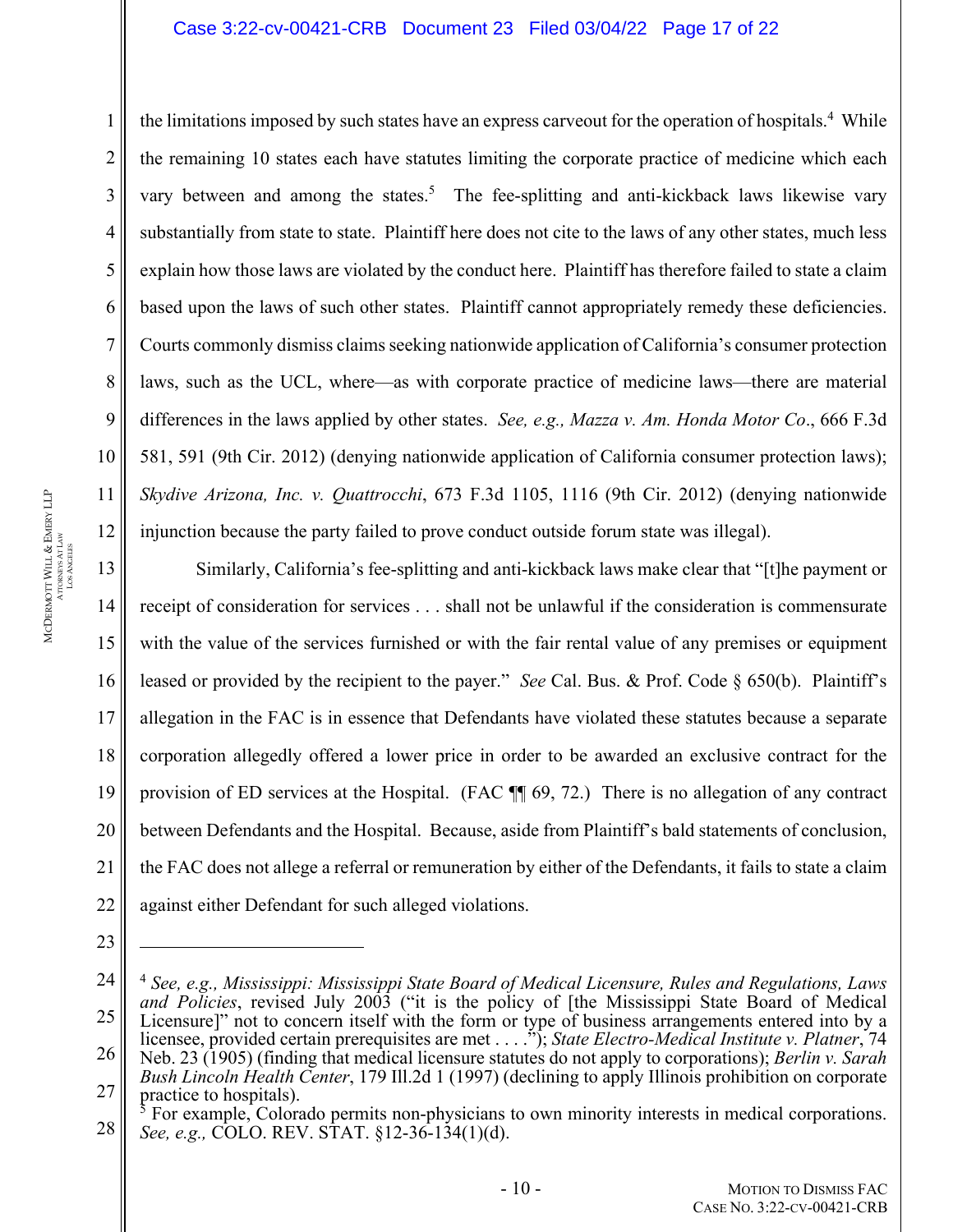#### Case 3:22-cv-00421-CRB Document 23 Filed 03/04/22 Page 18 of 22

1

2

3

4

5

6

7

8

9

10

11

12

13

14

15

16

17

18

19

20

21

22

23

24

25

26

27

28

Further, even if Plaintiff could state a claim under such statutes based upon contracts to which Defendants are not parties, Plaintiff has not pled the fair market value of such services, as courts have held is required to state a claim under the anti-kickback statutes. *See, e.g., United States v. Adventist Health*, No. 17-CV-00613-AWI-SKO, 2020 WL 2522114, at \*6 (E.D. Cal. May 18, 2020) (*citing United States ex rel. Gough v. Eastwestproto, Inc.*, 2018 WL 6929332, at \*8 (C.D. Cal. Oct. 24, 2018)) ("finding that relators did not sufficiently demonstrate 'remuneration' at the pleading stage where the complaint did not plead the 'comparative' market rates of the allegedly discounted services."). Plaintiff points to the alleged absence of subsidies for anesthesiology services, and then assumes that because there are no subsidies, the contract must not be at fair market value. But Plaintiff pleads no facts showing that the overall value of the compensation provided by the contract is anything other than fair market value. (FAC  $\parallel$  67.) Accordingly, Plaintiff fails to state an "unlawful" claim based on violations of California's fee-splitting and anti-kickback statutes.

## b. *Plaintiff Fails to State a Claim for Unlawful Conduct Based on the Use of Restrictive Covenants*

Section 16600 "invalidat[es] any employment agreement that unreasonably interferes with an employee's ability to compete with an employer *after* his or her employment ends." *Techno Lite, Inc. v. Emcod, LLC*, 44 Cal. App. 5th 462, 471 (2020) (emphasis in original) (citations omitted). "[T]he statute does not affect limitations on an employee's conduct or duties *while employed*." *Id*. (emphasis in original). Under Section 16600, Plaintiff must plead and prove a (1) contract (2) by which someone is restrained from engaging in a lawful profession, trade, or business. *Campbell v. Bd. of Trustees of Leland Stanford Junior Univ.*, 817 F.2d 499, 501–02 (9th Cir. 1987).

In the instant case, Plaintiff alleges Envision Physician Services violated Section 16600 through four clauses, three of which are in the Contractor Agreement and one of which is in the Staffing Agreement. Plaintiff's Section 16600 claim therefore fails from its inception as to all four provisions because it is an inappropriate attempt to hold Defendants vicariously liable for the contracts of others. *Hanna v. Walmart Inc*., No. 520CV01075MCSSHK, 2020 WL 7345680, at \*5 (C.D. Cal. Nov. 4, 2020) (holding claims under UCL cannot be based on vicarious liability). But even if Plaintiff could state a claim under Section 16600 based upon contracts to which Defendants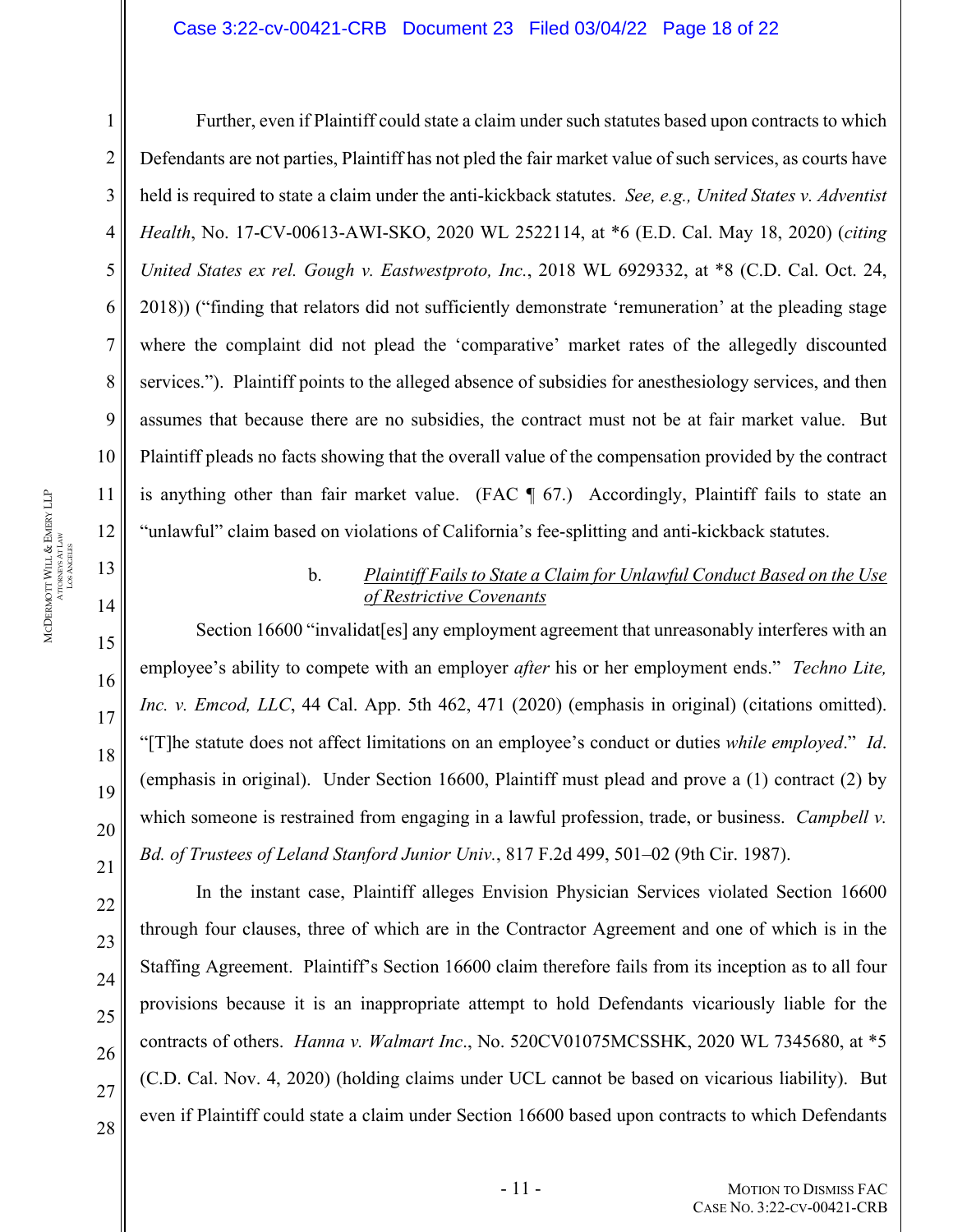are not parties, none of the four clauses supply a viable Section 16600 claim.

The first two clauses from the Contractor Agreement, by their plain language, only apply "during the term" of the agreement. (*See, e.g.,* FAC ¶¶ 48, 50) (stating that during the term of the agreement, a party will not "directly or indirectly induce or persuade (or attempt to induce or persuade) any person or entity . . . to terminate its contract" with a specified list of persons), (stating that during the term of the agreement, party will not "other than as an independent contractor of Company, solicit or provide any medical or management services to any hospital or medical facility at which medical services are provided by Contractor"). Section 16600 therefore has no application to these clauses. *Techno Lite,* 44 Cal. App. 5th at 471.

While the third clause from the Contractor Agreement extends for a period of 12 months after the end of that agreement's term, that clause simply reaffirms that during that period the party will not induce the breach of existing contracts. *See, e.g., Quelimane Co. v. Stewart Title Guar. Co*., 19 Cal. 4th 26, 57 (1998), *as modified* (Sept. 23, 1998) (upholding claim for intentional interference with a contract). Section 16600 therefore has no application. (*See, e.g.,* FAC ¶¶ 48, 50) (stating that party will "not directly or indirectly induce, persuade (or attempt to induce or persuade) any person or entity … to terminate or breach any contract" with specified persons). Because it merely restates and existing legal obligation, this clause does not impose any additional restraint on trade.

18 19 20 21 22 23 24 25 26 27 28 Finally, Plaintiff fails to plead facts sufficient to state a claim against Defendants based upon the language that it cites from the Staffing Agreement. The California Supreme Court has held that Section 16600 only invalidates restrictive covenants in business-to-business agreements if the restrictive covenant constitutes an unreasonable restraint on trade under the antitrust rule of reason. *See Ixchel Pharma, LLC v. Biogen, Inc.*, 9 Cal. 5th 1130 (2020). Plaintiff, however, fails to adequately plead a clear definition of the relevant product market, to state a viable geographic market, or to sufficiently allege antitrust injury, as required to establish an unreasonable restraint on trade under the rule of reason. *See, e.g.*, *In re Google Digital Advert. Antitrust Litig*., No. 20-CV-03556- BLF, 2021 WL 2021990, at \*3 (N.D. Cal. May 13, 2021) (dismissing for pleading too broad a market and failing to plead antitrust injury); *Pac. Steel Grp. v. Com. Metals Co*., No. 20-CV-07683-HSG, 2021 WL 2037961, at \*7-11 (N.D. Cal. May 21, 2021) (dismissing a claim under rule of reason

1

2

3

4

5

6

7

8

9

10

11

12

13

14

15

16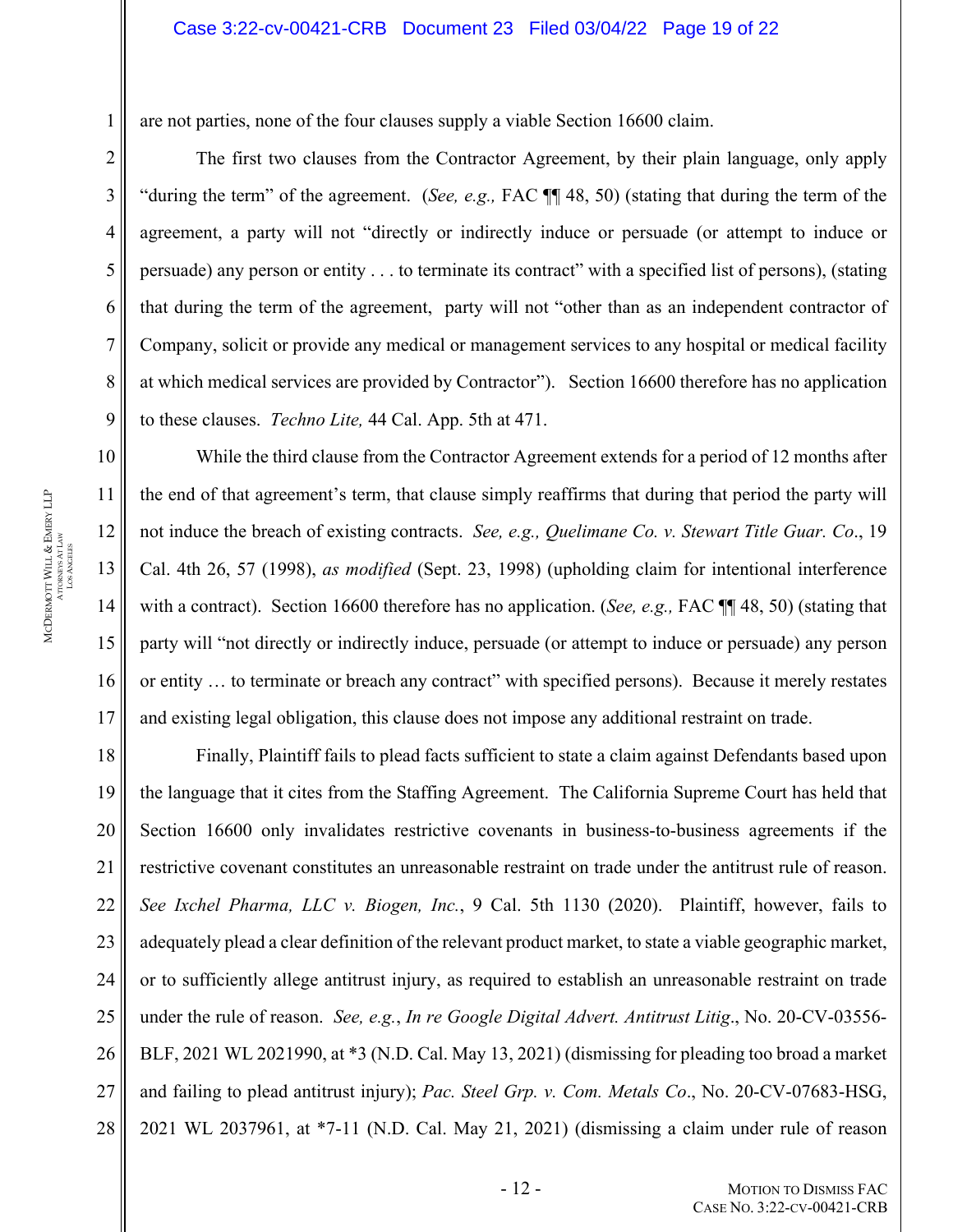analysis). Accordingly, Plaintiff's claim based on Section 16600 fails.

## c. *Plaintiff Fails to State a Claim for Unlawful Conduct Predicated on Alleged Violations of Section 17500*

Under Section 17500, Plaintiff must show false advertising or advertising that is untrue or misleading. Cal. Bus. & Prof. Code § 17500. Where, as here, the claim sounds in fraud, a claim under Section 17500 must satisfy the requirements of Rule 9(b). *Moss v. Infinity Ins. Co.*, 197 F. Supp. 3d 1191, 1199-1200 (N.D. Cal. 2016). In its FAC, Plaintiff attempts to remedy the lack of any identified false statements in its original complaint by listing a series of alleged statements that when read in their entirety, overwhelmingly collapse into two alleged misrepresentation—that Envision Physician Services is a "physician-led" company and that Envision Physician Services makes some false representation that it is licensed. (FAC ¶ 81.) Plaintiff directly pleads in the FAC, however, that the Chief Executive Officer of Envision Physician Services is a physician, the very definition of leadership by a physician. (*Id*. ¶ 34.) Plaintiff's claim that Envision Physician Services violated Section 17500 by representing that it is "physician-led" is therefore flatly contradicted by the remaining allegations of its own FAC. Plaintiff's other allegation, based upon some alleged representations about Envision Physician Services' licensure status, fails because nowhere in the FAC does Plaintiff plead any specific statement, only Plaintiff's conclusory characterizations of some unspecified statements. Under Rule 9(b), however, in order to state a claim, Plaintiff must plead the "specific content of the false representations." *Swartz*, 476 F.3d at 764.

# **2. Plaintiff Fails to Plead a Claim Under the UCL's Unfair Prong**

Where UCL claims are brought by a competitor rather than a customer, claims under the UCL's "unfair" prong are governed by the standard articulated by *Cel-Tech Commc'ns, Inc. v. Los Angeles Cellular Tel. Co.,* 20 Cal. 4th 163 (1999). Under the *Cel-Tech* standard, the plaintiff must plead "conduct that threatens an incipient violation of an antitrust law, or violates the policy or spirit of one of those laws because its effects are comparable to or the same as a violation of the law, or otherwise significantly threatens or harms competition." *Id.* at 187. A claim governed by the *Cel-Tech* standard must be "tethered to specific constitutional, statutory or regulatory provisions." *Rheumatology Diagnostics Lab., Inc v. Aetna, Inc.*, No. 12-cv-05847-WHO, 2015 WL 1744330, at

1

2

3

4

5

6

7

8

9

10

11

12

13

14

15

16

17

18

19

20

21

22

23

24

25

26

27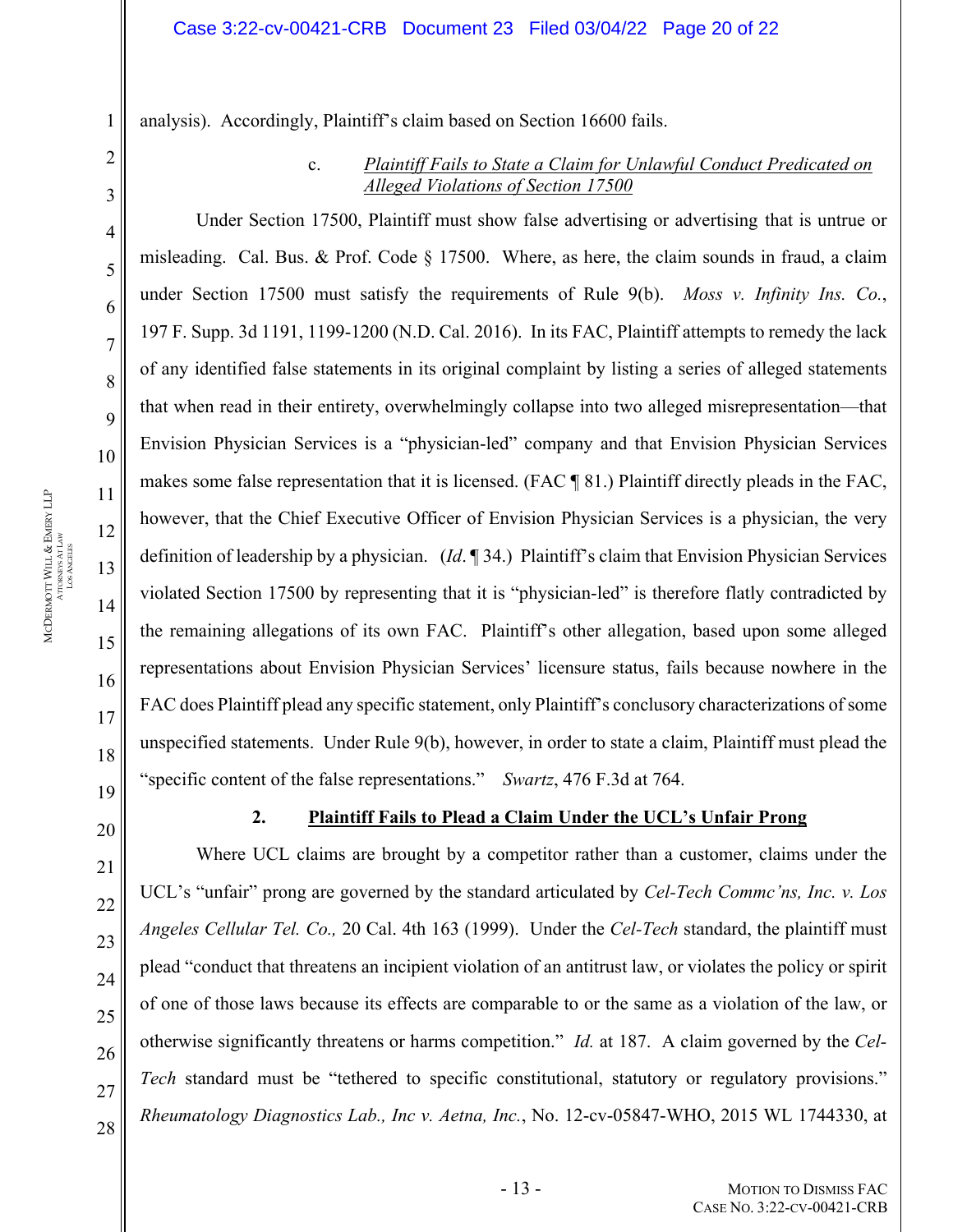\*24 (N.D. Cal. Apr. 15, 2015) (citations omitted); *see also Cel-Tech*, 20 Cal. 4th at 185-87.

In its FAC, Plaintiff attempts to remedy this deficiency by pointing to six alleged categories of issues in an effort to satisfy the *Cel-Tech* standard. (FAC ¶ 81.) None achieve this goal. Plaintiff's first category, allegedly causing "Plaintiff to lose its exclusive contracts for emergency services" (*Id.* ¶ 81.a) is, at most, an injury to a *competitor*, but the antitrust laws apply only to injuries to *competition*. *See, e.g., Somers v. Apple, Inc.*, 729 F.3d 953, 964 & n.5 (9th Cir. 2013). Plaintiff's second category, the imposition of allegedly unlawful restrictive covenants in violation of Section 16600 (FAC ¶ 81.b), fails for the reasons set forth at length in Section IV.A.1.b above. Plaintiff's third category, allegedly causing an increase in medical costs to patients "by giving Defendants power over billing and pricing" (*Id.* ¶ 81.c) fails because it simply assumes that billing and pricing must necessarily increase when non-physicians handle such matters, when there are volumes of cases in which doctors have been prosecuted for inflating costs and pricing. Plaintiff's bald assumption is therefore entirely without merit. Plaintiff's fourth category, alleged violations of 15 U.S.C. §§ 52(a) and (b) (*Id.* ¶ 81.d), fails because both statutes are false advertising (rather than antitrust) statutes, and courts have generally held that the antitrust statutes are not a remedy for false advertising.<sup>6</sup> See, *e.g*., *Sanderson v. Culligan Int'l Co*., 415 F.3d 620, 623 (7th Cir. 2005). Plaintiff's fifth category, alleged violations of Business and Professions Code Section 16727 ("Section 16727") fails because that statute on its face only applies only to a contract for the sale of "*goods, merchandise, machinery, supplies, commodities*" conditioned on the provision of discounts. Here, however, the alleged condition is not on goods, merchandise, machinery, supplies or commodities, but instead on services, and therefore is not facially within the scope of Section  $16727$ .<sup>7</sup> Plaintiff's sixth category, the alleged creation by Defendants of shell corporations and other practices which in some unexplained way

1

2

3

4

5

6

7

8

9

10

11

12

13

14

15

16

17

18

19

20

21

22

<sup>24</sup> 25 26 27 28 <sup>6</sup> While the Ninth Circuit has recognized antitrust remedies on the basis of false advertising, such false statements are typically about the competitor (which Plaintiff has not alleged here) and these statements are presumed "to have a de minimis effect on competition." *Am. Pro. Testing Serv., Inc. v. Harcourt Brace Jovanovich Legal & Pro. Publications, Inc*., 108 F.3d 1147, 1152 (9th Cir. 1997). 7 <sup>7</sup> Further, Plaintiff's Section 16727 claim is at core an unlawful tying claim. Tying requires, among other things, a showing of coercion, including market power in the tying product. *Innovative Health LLC v. Biosense Webster, Inc.*, No. SACV191984JVSKESX, 2020 WL 5921964, at \*7 (C.D. Cal. Aug. 18, 2020).Plaintiff pleads no facts supporting, for example, market power in the tying product or that the tying forced an entity to purchase a product they did not want.